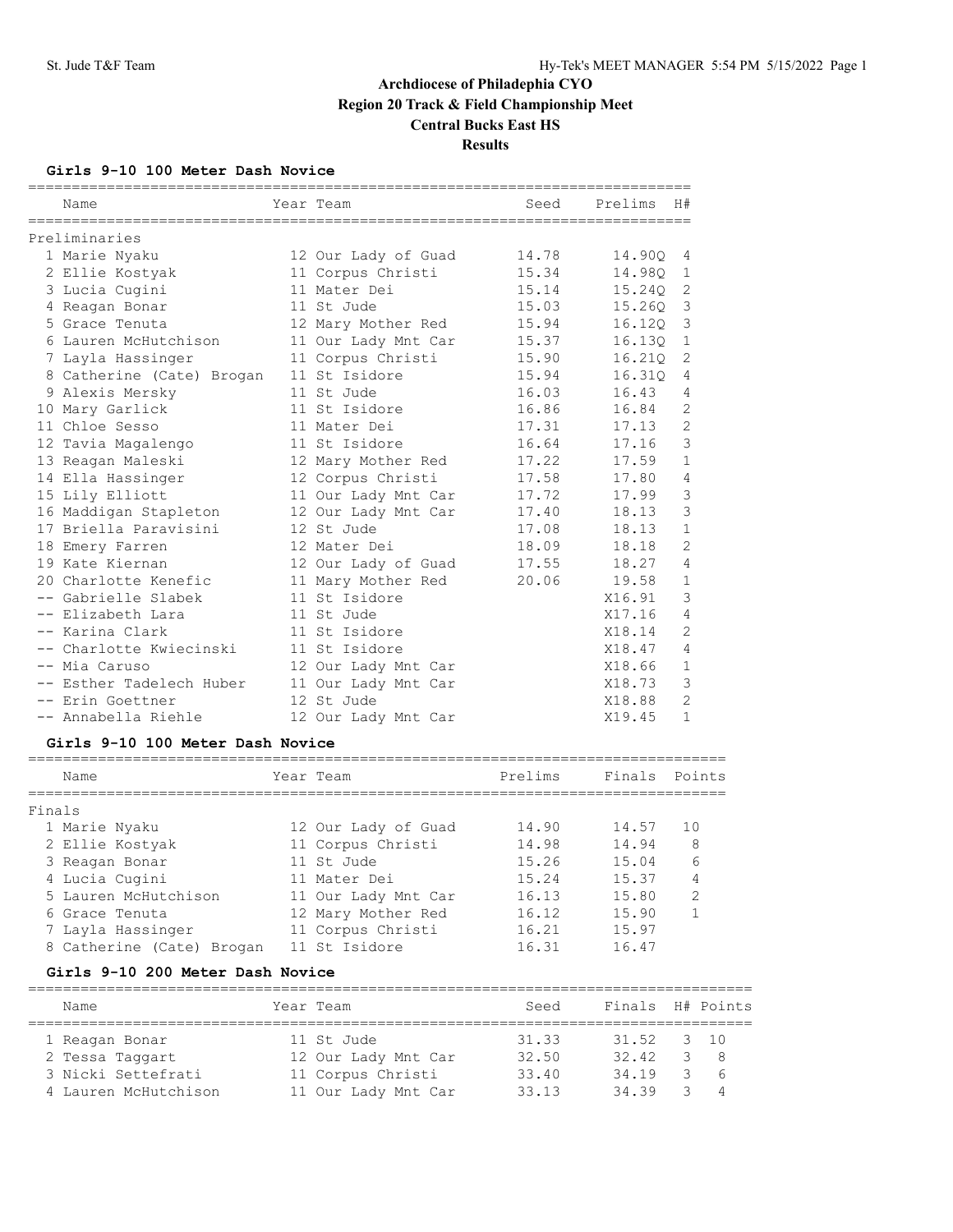### **Results**

#### **....Girls 9-10 200 Meter Dash Novice**

| 5 Fiona Kelly             | 11 St Isidore       |       | 35.36          | $\mathbf{1}$   | $\overline{2}$ |
|---------------------------|---------------------|-------|----------------|----------------|----------------|
| 6 Catherine (Cate) Brogan | 11 St Isidore       |       | 35.39<br>34.37 | 3              | $\mathbf{1}$   |
| 7 Audrey Lucas            | 11 Mary Mother Red  |       | 36.85 35.76    | 3              |                |
| 8 Elizabeth Lara          | 11 St Jude          |       | 38.05 35.92    | 2              |                |
| 9 Shelby Stefan           | 11 St Jude          |       | 36.08<br>34.05 | 3              |                |
| 10 Grace Van Hoof         | 11 Our Lady Mnt Car |       | 37.92<br>37.79 | $\overline{2}$ |                |
| 11 Madeline Lucas         | 11 Mary Mother Red  |       | 38.12<br>38.00 | 2              |                |
| 12 Carolyn Ruffels        | 12 Corpus Christi   |       | 40.79<br>38.19 | 2              |                |
| 13 Kate Donohue           | 12 Mary Mother Red  |       | 39.97<br>38.45 | 2              |                |
| 14 Emery Farren           | 12 Mater Dei        |       | 39.50<br>39.55 | $\overline{2}$ |                |
| 15 Tavia Magalengo        | 11 St Isidore       |       | 36.83<br>39.98 | 3              |                |
| 16 Nora Hagarty           | 12 Corpus Christi   |       | 40.84<br>40.15 | 2              |                |
| -- Emilia Manley          | 12 Our Lady Mnt Car |       | X35.86         | $\mathbf{1}$   |                |
| -- Karina Clark           | 11 St Isidore       | 39.00 | X38.47         | 2              |                |
| -- Esther Tadelech Huber  | 11 Our Lady Mnt Car |       | X39.60         |                |                |
| -- Briella Paravisini     | 12 St Jude          |       | X40.37         | $\mathbf{1}$   |                |
| -- Annabella Riehle       | 12 Our Lady Mnt Car |       | X44.69         |                |                |
|                           |                     |       |                |                |                |

#### **Girls 9-10 400 Meter Dash Novice**

=================================================================================== Name Year Team Seed Finals H# Points =================================================================================== 1 Tessa Taggart 12 Our Lady Mnt Car 69.89 68.38 3 10 2 Lucia Cugini 11 Mater Dei 76.53 74.09 3 8 3 McKenna Friel 11 St Jude 73.56 74.36 3 6 4 Reagan Bonar 11 St Jude 75.23 77.83 3 4 5 Amelia Evarts 11 Corpus Christi 1:20.07 79.58 3 2 6 Aria Morsby 11 Mary Mother Red 1:21.38 79.83 3 1 7 Julia Perry 11 Our Lady Mnt Car 1:20.93 1:20.78 3 8 Izumi Ozeni 11 Mater Dei 1:25.66 1:21.75 2 9 Brynn Boniewicz 11 Mary Mother Red 1:25.62 1:23.39 2 10 Adealide Adams 11 Our Lady Mnt Car 1:22.65 1:23.40 3 11 Kate Kiernan 12 Our Lady of Guad 1:29.95 1:25.26 2 12 Kate Shoemaker 12 Mary Mother Red 1:30.67 1:25.52 2 13 Layla Hassinger 11 Corpus Christi 1:24.51 1:26.12 2 14 Ella Hassinger 12 Corpus Christi 1:29.05 1:30.34 2 15 Isabella Cosel 12 St Isidore 1:27.62 1:31.78 2 16 Emery Farren 12 Mater Dei 1:33.69 1:36.39 1 17 Erin Goettner 12 St Jude 1:29.96 1:42.22 2 -- Andrea Chelminski 11 Our Lady Mnt Car X1:21.16 1 -- Briella Paravisini 12 St Jude X1:55.26 1

#### **Girls 9-10 800 Meter Run Novice**

================================================================================

| Name                | Year Team           | Seed    | Finals Points |               |
|---------------------|---------------------|---------|---------------|---------------|
| 1 Emma Hoback       | 11 Mary Mother Red  | 2:53.68 | 2:57.74       | 10            |
| 2 Sophie Maher      | 12 Mary Mother Red  | 3:02.91 | 3:00.18       | 8             |
| 3 Madeline Lucas    | 11 Mary Mother Red  | 3:01.84 | 3:00.59       | 6             |
| 4 Anabella Carchedi | 11 Our Lady Mnt Car | 3:03.76 | 3:03.60       | 4             |
| 5 McKenna Friel     | 11 St. Jude         | 2:53.82 | 3:07.25       | $\mathcal{D}$ |
| 6 Gabrielle Slabek  | 11 St Isidore       | 3:05.23 | 3:08.55       | 1             |
| 7 Bella Makarichev  | 11 Corpus Christi   | 3:18.87 | 3:18.21       |               |
| 8 Ouinn Ozeni       | 11 Mater Dei        | 3:11.85 | 3:19.04       |               |
|                     |                     |         |               |               |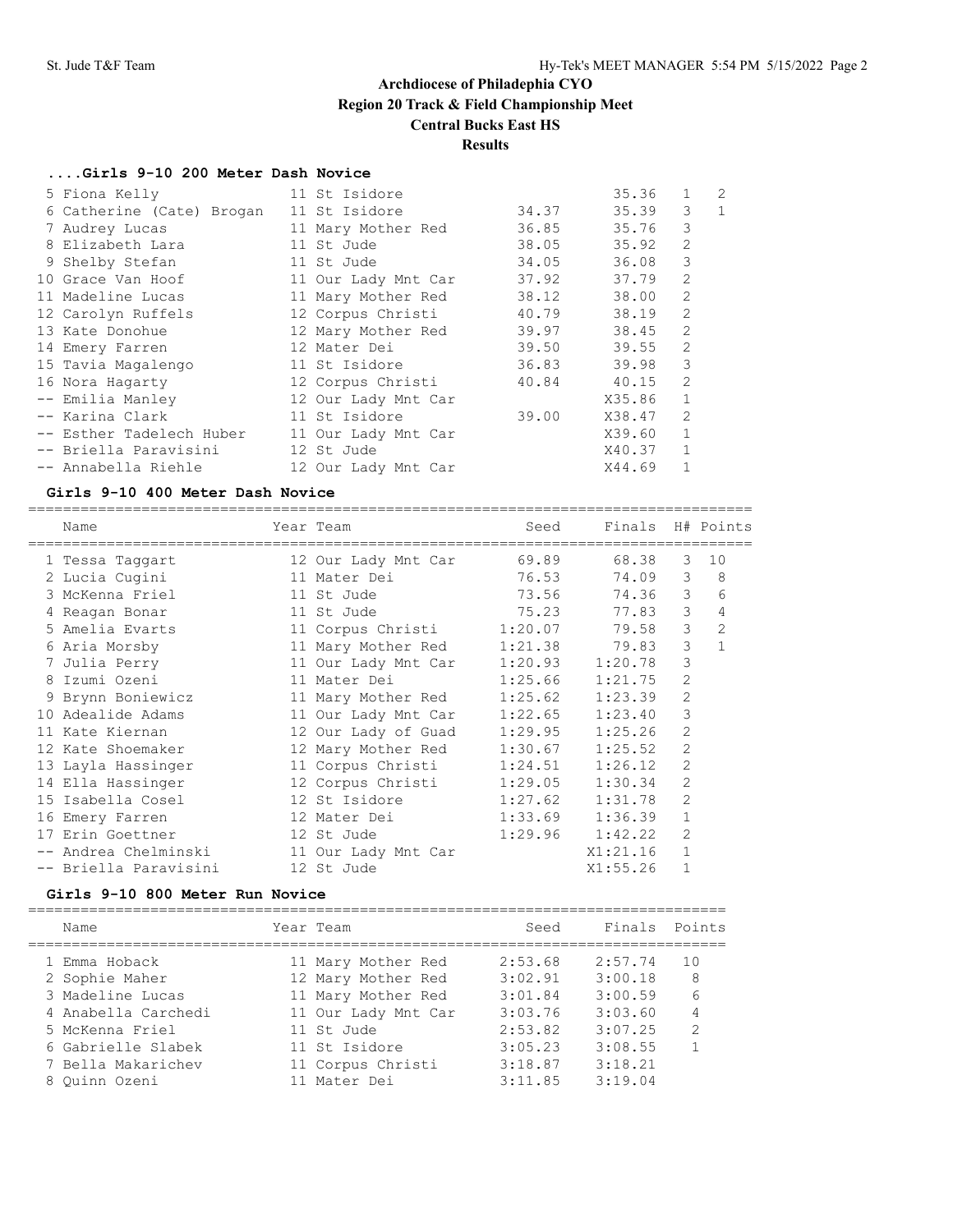## **....Girls 9-10 800 Meter Run Novice**

| 9 Olivia Greeley    | 11 Our Lady Mnt Car | 3:13.02 | 3:20.24 |
|---------------------|---------------------|---------|---------|
| 10 Aubrey Trymbiski | 11 Our Lady Mnt Car | 3:14.44 | 3:27.35 |
| 11 Audrey Cullen    | 11 St Jude          | 3:18.43 | 3:32.99 |
| 12 Nora Hagarty     | 12 Corpus Christi   | 3:30.87 | 3:35.93 |
| 13 Nela Mordzinski  | 11 St Isidore       | 3:45.95 | 3:58.28 |

#### **Girls 9-10 1600 Meter Run Novice**

| Name              | Year Team           | Seed    | Finals  | Points         |
|-------------------|---------------------|---------|---------|----------------|
| 1 Sophie Maher    | 12 Mary Mother Red  | 6:38.14 | 6:30.17 | 1 O            |
| 2 Emma Hoback     | 11 Mary Mother Red  | 6:31.22 | 6:37.85 | 8              |
| 3 Aria Morsby     | 11 Mary Mother Red  | 6:44.78 | 6:45.94 | 6              |
| 4 Grace Van Hoof  | 11 Our Lady Mnt Car | 6:59.39 | 6:52.44 | 4              |
| 5 Amelia Evarts   | 11 Corpus Christi   | 7:05.32 | 6:57.11 | $\mathfrak{D}$ |
| 6 Olivia Greeley  | 11 Our Lady Mnt Car | 7:11.59 | 7:05.87 |                |
| 7 Emi Ozeni       | 12 Mater Dei        | 7:28.97 | 7:11.18 |                |
| 8 Adealide Adams  | 11 Our Lady Mnt Car | 7:21.45 | 7:15.08 |                |
| 9 Ouinn Ozeni     | 11 Mater Dei        | 7:00.31 | 7:35.12 |                |
| 10 Isabella Cosel | 12 St Isidore       | 7:27.75 | 7:41.79 |                |
| Maura Hallman     | 12 St. Jude         | 7:23.17 | 7:46.56 |                |
|                   |                     |         |         |                |

### **Girls 9-10 4x100 Meter Relay Novice**

| Team                                    |    | Seed                         | Finals | Points        |
|-----------------------------------------|----|------------------------------|--------|---------------|
| 1 St. Jude                              |    | 59.26                        | 63.43  | 10            |
| 1) Reagan Bonar 11                      |    | 2) McKenna Friel 11          |        |               |
| 3) Aurora Tierney 11                    |    | 4) Shelby Stefan 11          |        |               |
| 2 Corpus Christi                        |    | 60.72                        | 63.98  | 8             |
| 1) Amelia Evarts 11                     |    | 2) Nicki Settefrati 11       |        |               |
| 3) Layla Hassinger 11                   | 4) | Ellie Kostyak 11             |        |               |
| 3 Our Lady of Mount Carmel              |    | 62.19                        | 65.55  | 6             |
| 1) Anabella Carchedi 11                 |    | 2) Aubrey Trymbiski 11       |        |               |
| 3) Julia Senior 11                      | 4) | Julia Perry 11               |        |               |
| 4 Mary Mother Redeemer                  |    | 62.73                        | 68.35  | 4             |
| 1) Brynn Boniewicz 11                   |    | 2) Grace Tenuta 12           |        |               |
| 3) Kate Donohue 12                      | 4) | Megan Shea 12                |        |               |
| 5 St Isidore                            |    | 65.51                        | 69.00  | $\mathcal{P}$ |
| 1) Tavia Magalengo 11                   |    | 2) Elizabeth (Ellie) Geib 11 |        |               |
| 3) Mary Garlick 11                      | 4) | Fiona Kelly 11               |        |               |
| $'$ B $'$<br>6 Our Lady of Mount Carmel |    |                              | x70.09 |               |
| Emilia Manley 12<br>1)                  | 2) | Breanne Reichner 11          |        |               |
| 3)                                      | 4) | Olivia Greeley 11            |        |               |

### **Girls 9-10 4x200 Meter Relay Novice**

| Team                       | Finals Points<br>Seed      |
|----------------------------|----------------------------|
| 1 Our Lady of Mount Carmel | $2:16.05$ $2:13.46$ 10     |
| 1) Neva Johnson 11         | 2) Lauren McHutchison 11   |
| 3) Tessa Taggart 12        | 4) Julia Perry 11          |
| 2 Mater Dei                | $2:27.28$ $2:18.34$<br>- 8 |
| 1) Lucia Cugini 11         | 2) Izumi Ozeni 11          |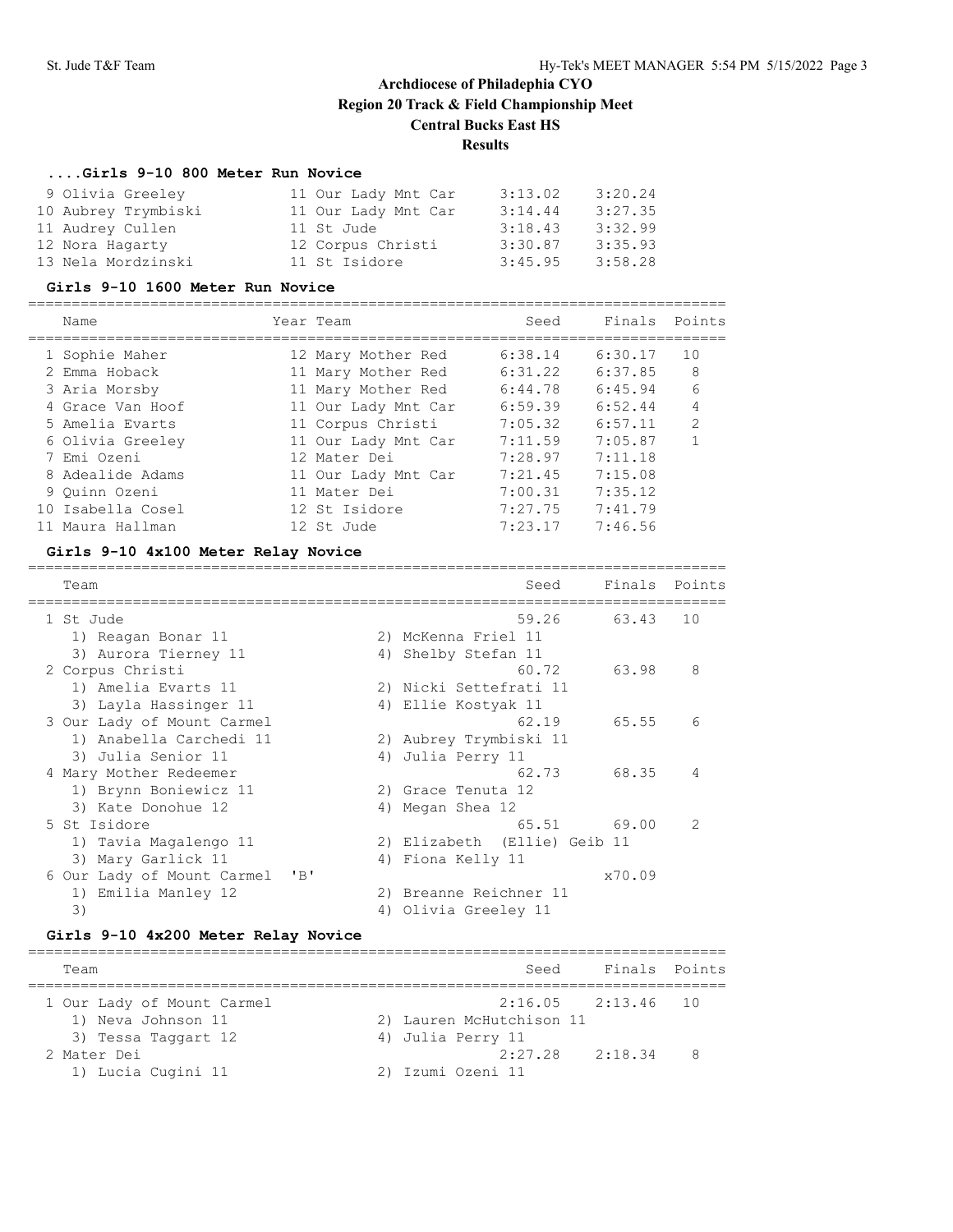## **Results**

## **....Girls 9-10 4x200 Meter Relay Novice**

| 4) Ava Bridwell 11          |
|-----------------------------|
| 2:22.65<br>2:20.50<br>6     |
| 2) Shelby Stefan 11         |
| 4) Elizabeth Lara 11        |
| 2:29.90<br>2:24.13<br>4     |
| 2) Emma Hoback 11           |
| 4) Megan Shea 12            |
| $2:26.31$ $2:35.81$<br>2    |
| 2) Ella Hassinger 12        |
| 4) Carolyn Ruffels 12       |
| x2:40.57                    |
| 2) Lily Elliott 11          |
| 4) Esther Tadelech Huber 11 |
|                             |

### **Girls 9-10 High Jump Novice**

================================================================================ Name Year Team Seed Finals Points

| Name                      | Year Team           | Seed        |              | Finals Points |
|---------------------------|---------------------|-------------|--------------|---------------|
| 1 Neva Johnson            | 11 Our Lady Mnt Car | $4 - 00.00$ | $4 - 00.00$  | 10            |
| 2 Catherine (Cate) Brogan | 11 St Isidore       | $3 - 08.00$ | $3 - 08.00$  | 8             |
| 3 Adealide Adams          | 11 Our Lady Mnt Car | $3 - 06.00$ | $J3 - 06.00$ | 6             |
| 4 Julia Senior            | 11 Our Lady Mnt Car | $3 - 10.00$ | $J3 - 06.00$ | 4             |
| 5 Reagan Maleski          | 12 Mary Mother Red  | $3 - 04.00$ | $3 - 02.00$  | $\mathcal{L}$ |
| -- Nela Mordzinski        | 11 St Isidore       | $3 - 02.00$ | NΗ           |               |
|                           |                     |             |              |               |

### **Girls 9-10 Long Jump Novice**

| Name                                                                          | Year Team                           |                         | Seed Finals H# Points |                |                |
|-------------------------------------------------------------------------------|-------------------------------------|-------------------------|-----------------------|----------------|----------------|
| 1 Neva Johnson                                                                |                                     |                         |                       | 2              | 10             |
| 2 Shelby Stefan               11 St Jude             11-00.00   11-11.00      |                                     |                         |                       | 2              | $\,8\,$        |
| 3 Quinn Ozeni 11 Mater Dei 11-01.00 11-06.50                                  |                                     |                         |                       | $\mathbf{2}$   | 6              |
| 4 Ava Bridwell                 11 Mater Dei             11-01.50     11-05.50 |                                     |                         |                       | $\overline{2}$ | $\overline{4}$ |
| 5 Marie Nyaku 12 Our Lady of Guad 12-00.00                                    |                                     |                         | $10 - 11.50$          | $\overline{c}$ | $\overline{c}$ |
| 6 Julia Senior 11 Our Lady Mnt Car 10-11.00 10-10.00                          |                                     |                         |                       | $\overline{2}$ | $\mathbf{1}$   |
| 7 Elizabeth (Ellie) Geib 11 St Isidore 9-05.50                                |                                     |                         | $10 - 04.00$          | $\mathbf{2}$   |                |
| 8 Fiona Kelly                                                                 | 11 St Isidore 11-06.00              |                         | $10 - 03.00$          | $\mathbf{2}$   |                |
| 9 Gabrielle Slabek 11 St Isidore 9-07.00 10-02.00                             |                                     |                         |                       | $\mathbf{2}$   |                |
| 10 Andrea Chelminski 11 Our Lady Mnt Car 10-03.50 9-11.00                     |                                     |                         |                       | $\mathbf{2}$   |                |
| 11 Emi Ozeni                                                                  | 12 Mater Dei 8-07.00 8-11.50        |                         |                       | $\overline{2}$ |                |
| 12 Maura Hallman $12$ St Jude $8-01.00$ $8-06.50$                             |                                     |                         |                       | $\mathbf 1$    |                |
| 13 Megan Shea                                                                 | 12 Mary Mother Red 8-05.00 8-05.00  |                         |                       | $\overline{c}$ |                |
| 14 Erin Goettner 12 St Jude                                                   |                                     | $8 - 02.50$ $7 - 05.50$ |                       | $\mathbf{1}$   |                |
| 15 Kate Kiernan                                                               | 12 Our Lady of Guad 8-00.00 6-09.50 |                         |                       | $\mathbf 1$    |                |
| 16 Kate Shoemaker 12 Mary Mother Red 6-03.50 6-05.00                          |                                     |                         |                       | $\mathbf{1}$   |                |
| 17 Charlotte Kenefic 11 Mary Mother Red 6-06.00 6-04.00                       |                                     |                         |                       | $\mathbf{1}$   |                |
| -- Karina Clark 11 St Isidore                                                 |                                     |                         | $X9 - 02.00$          | $\mathbf 1$    |                |
| -- Mary Garlick                                                               | 11 St Isidore                       |                         | X9-00.00              | $\mathbf{1}$   |                |
| -- Breanne Reichner 11 Our Lady Mnt Car X8-04.50                              |                                     |                         |                       | $\mathbf{1}$   |                |
| -- Charlotte Kwiecinski 11 St Isidore                                         |                                     |                         | X8-03.50              | $\mathbf{1}$   |                |
| -- Mia Caruso                                                                 | 12 Our Lady Mnt Car                 |                         | $X7 - 06.50$          | $\mathbf{1}$   |                |
| -- Izumi Ozeni                                                                | 11 Mater Dei                        |                         | X7-06.50              | $\mathbf{1}$   |                |
| -- Lily Elliott                                                               | 11 Our Lady Mnt Car                 |                         | $X7 - 01.00$          | $\mathbf 1$    |                |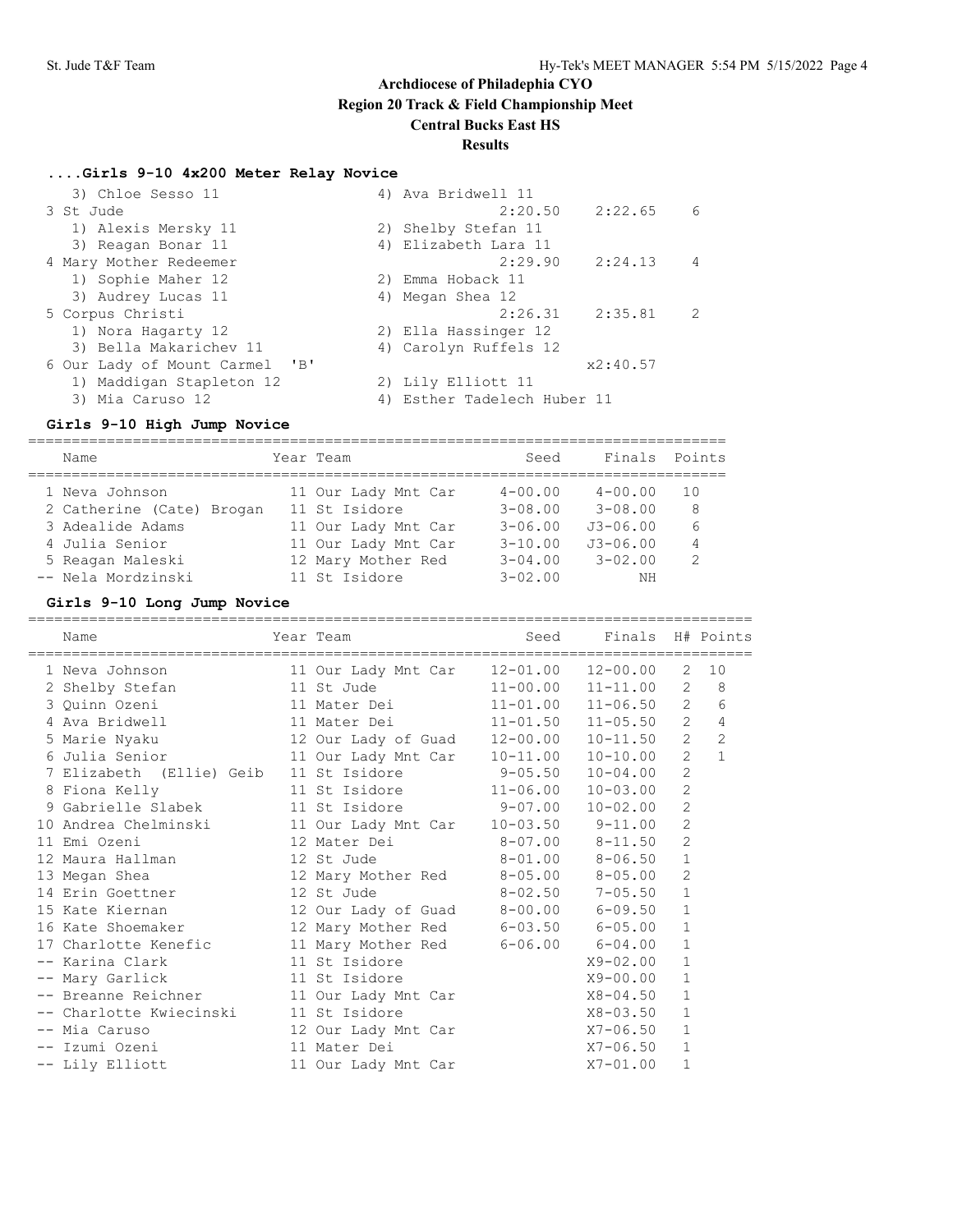### **Girls 9-10 Shot Put Novice**

| Name                     | Year Team           | Seed         | Finals       | Points         |
|--------------------------|---------------------|--------------|--------------|----------------|
| 1 McKenna Friel          | 11 St. Jude         | $20 - 03.00$ | $20 - 10.00$ | 10             |
| 2 Elizabeth (Ellie) Geib | 11 St Isidore       | $15 - 03.00$ | $16 - 00.50$ | 8              |
| 3 Ava Bridwell           | 11 Mater Dei        | $15 - 07.00$ | $15 - 11.00$ | 6              |
| 4 Reagan Maleski         | 12 Mary Mother Red  | $14 - 10.50$ | $15 - 03.50$ | $\overline{4}$ |
| 5 Breanne Reichner       | 11 Our Lady Mnt Car | $16 - 06.00$ | $15 - 00.00$ | $\mathcal{D}$  |
| 6 Andrea Chelminski      | 11 Our Lady Mnt Car | $13 - 11.00$ | $14 - 03.00$ |                |
| 7 Nicki Settefrati       | 11 Corpus Christi   | $14 - 02.00$ | $14 - 00.00$ |                |
| 8 Chloe Sesso            | 11 Mater Dei        | $15 - 08.00$ | $12 - 09.00$ |                |
| 9 Isabella Cosel         | 12 St Isidore       | $12 - 00.00$ | $12 - 02.00$ |                |
|                          |                     |              |              |                |

### **Girls 11-12 100 Meter Dash Minor**

| Name                    |    | Year Team           | Seed  | Prelims | H#             |
|-------------------------|----|---------------------|-------|---------|----------------|
|                         |    |                     |       |         |                |
| Preliminaries           |    |                     |       |         |                |
| 1 Ainsley Fulmer        |    | 10 Corpus Christi   | 14.51 | 14.580  | 3              |
| 2 Sarah Monti           |    | 09 Our Lady Mnt Car | 14.69 | 14.620  | 2              |
| 3 Brooke Donohue        | 09 | Mary Mother Red     | 14.77 | 14.840  | $\mathbf{1}$   |
| 4 Ava Zazyczny          |    | 09 Corpus Christi   | 15.02 | 15.10q  | 2              |
| 5 Rylee Hassinger       |    | 09 Corpus Christi   | 14.72 | 15.24q  | 1              |
| 6 Mya Nyaku             |    | 09 Our Lady of Guad | 15.25 | 15.30q  | 3              |
| 7 Kathleen Engleman     |    | 09 Mater Dei        | 15.52 | 15.38q  | 1              |
| 8 Charlotte Felix       |    | 09 Mary Mother Red  | 15.39 | 15.39q  | 2              |
| 9 Devon Cooper          |    | 10 St Isidore       | 15.29 | 15.45   | 3              |
| 10 Ava Lapotosky        |    | 09 Mary Mother Red  | 15.45 | 15.79   | 1              |
| 11 Eliana Cangialosi    |    | 09 St Isidore       | 15.91 | 16.15   | $\overline{2}$ |
| 12 Gabrielle Cupo       |    | 10 Our Lady of Guad | 16.81 | 16.42   | 3              |
| 13 Delaney Markward     |    | 10 Mater Dei        | 17.27 | 17.55   | 3              |
| 14 Isabella Butterfield |    | 10 St Jude          | 17.56 | 17.58   |                |
| 15 Victoria Riehle      |    | 10 Our Lady Mnt Car | 17.49 | 17.66   | $\overline{2}$ |
| 16 Elsa Murphy          |    | 10 St Jude          | 17.83 | 18.04   | $\mathfrak{D}$ |
| 17 Audrey Walton        |    | 09 Our Lady Mnt Car | 17.79 | 18.33   | 1              |
| 18 Vanessa Martino      |    | 09 Our Lady of Guad | 18.93 | 19.05   | 3              |
| -- Leah Naldzin         |    | 10 Corpus Christi   |       | X16.52  | 3              |

### **Girls 11-12 100 Meter Dash Minor**

| Name                | Year Team           | Prelims | Finals Points |                |
|---------------------|---------------------|---------|---------------|----------------|
| Finals              |                     |         |               |                |
| 1 Ainsley Fulmer    | 10 Corpus Christi   | 14.58   | 14.33         | 10             |
| 2 Brooke Donohue    | 09 Mary Mother Red  | 14.84   | 14.71         | 8              |
| 3 Sarah Monti       | 09 Our Lady Mnt Car | 14.62   | 14.73         | 6              |
| 4 Rylee Hassinger   | 09 Corpus Christi   | 15.24   | 15.16         | 4              |
| 5 Ava Zazyczny      | 09 Corpus Christi   | 15.10   | 15.23         | $\mathfrak{D}$ |
| 6 Kathleen Engleman | 09 Mater Dei        | 15.38   | 15.29         |                |
| 7 Charlotte Felix   | 09 Mary Mother Red  | 15.39   | 15.39         |                |
| 8 Mya Nyaku         | 09 Our Lady of Guad | 15.30   | 15.43         |                |
|                     |                     |         |               |                |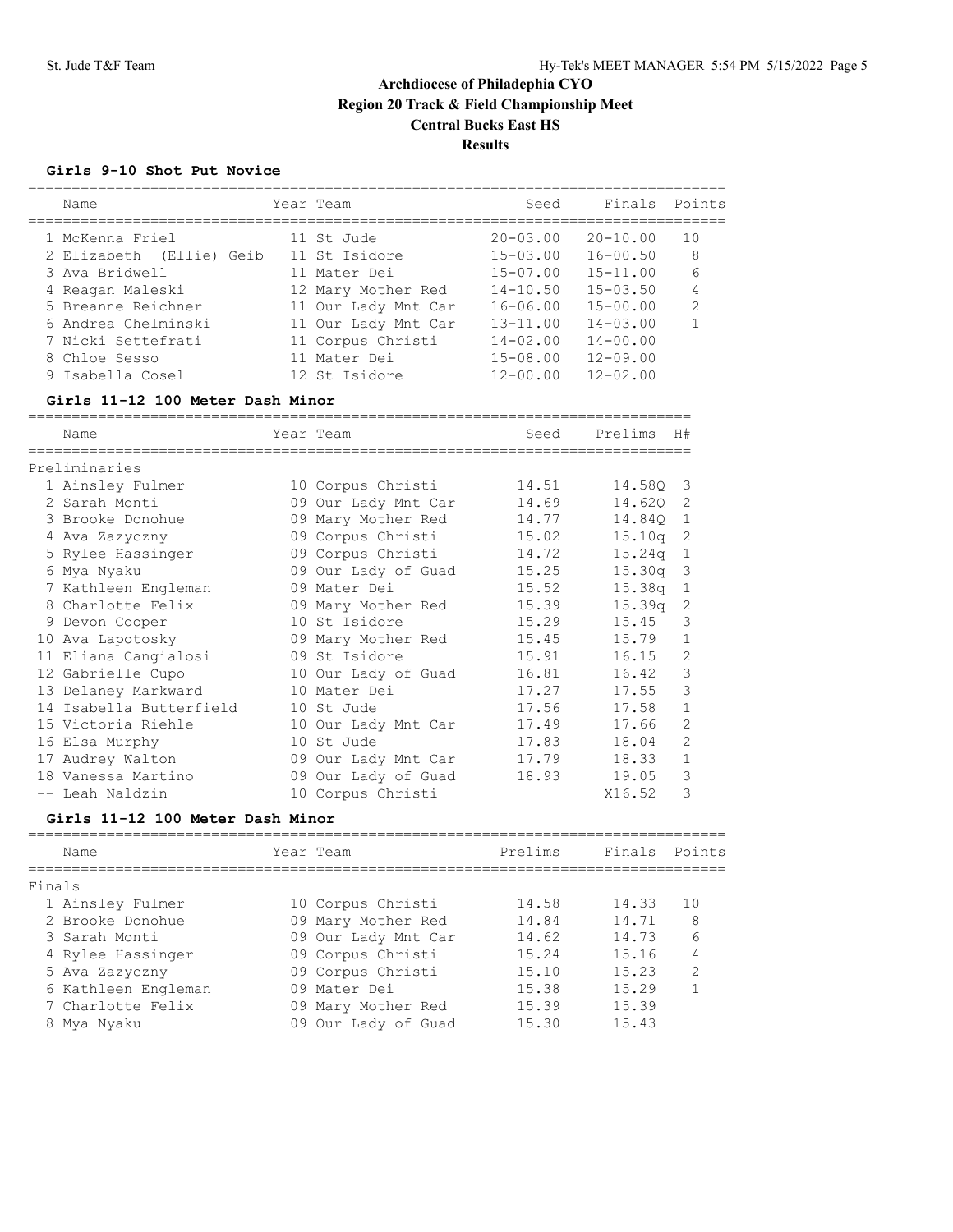### **Girls 11-12 200 Meter Dash Minor**

| Name               | Year Team           | Seed  | Finals |                | H# Points     |
|--------------------|---------------------|-------|--------|----------------|---------------|
| 1 Ainsley Fulmer   | 10 Corpus Christi   | 31.19 | 30.26  | 2              | 1 O           |
| 2 Brooke Donohue   | 09 Mary Mother Red  | 31.64 | 30.28  | $\mathcal{P}$  | 8             |
| 3 Sarah Monti      | 09 Our Lady Mnt Car | 31.54 | 30.95  | $\mathcal{L}$  | 6             |
| 4 Devon Cooper     | 10 St Isidore       | 32.60 | 32.57  | $\overline{2}$ | 4             |
| 5 Jaidyn Smith     | 10 St. Jude         |       | 34.52  |                | $\mathcal{L}$ |
| 6 Gabrielle Cupo   | 10 Our Lady of Guad | 35.69 | 35.00  | $\mathcal{L}$  |               |
| 7 Kayla Emmerich   | 10 Corpus Christi   | 35.41 | 35.22  | $\mathcal{P}$  |               |
| 8 Claire Loftus    | 10 Our Lady Mnt Car | 37.00 | 35.32  |                |               |
| 9 Elsa Murphy      | 10 St Jude          | 39.51 | 39.94  |                |               |
| -- Audrey Walton   | 09 Our Lady Mnt Car |       | X37.12 | 1              |               |
| -- Victoria Riehle | 10 Our Lady Mnt Car |       | X39.40 |                |               |

### **Girls 11-12 400 Meter Dash Minor**

===================================================================================

| Name                   | Year Team           | Seed    | Finals H# Points |               |    |
|------------------------|---------------------|---------|------------------|---------------|----|
| 1 Brooke Donohue       | 09 Mary Mother Red  | 71.33   | 69.85            | 2             | 10 |
| 2 Sarah Monti          | 09 Our Lady Mnt Car | 73.17   | 72.73            | 2             | 8  |
| 3 Megan Mogg           | 10 St Jude          | 75.47   | 73.58            | $\mathcal{P}$ | 6  |
| 4 Angelina Lang        | 10 Our Lady Mnt Car | 73.69   | 75.95            | $\mathcal{L}$ | 4  |
| 5 Olivia Simon         | 10 St. Jude         | 1:20.03 | 77.19            | $\mathcal{L}$ | -2 |
| 6 Claire Edwards       | 10 Our Lady Mnt Car | 1:21.80 | 1:20.52          | $\mathcal{L}$ |    |
| 7 Katie Maleski        | 10 Mary Mother Red  | 1:29.90 | 1:21.42          |               |    |
| 8 Maria Musitano       | 09 Mary Mother Red  | 1:24.88 | 1:22.32          |               |    |
| 9 Isabella Butterfield | 10 St. Jude         | 1:33.30 | 1:27.59          |               |    |

#### **Girls 11-12 800 Meter Run Minor**

| Name                   | Year Team          | Seed    | Finals Points |               |
|------------------------|--------------------|---------|---------------|---------------|
| 1 Allison Cole         | 09 St. Jude        | 2:44.60 | 2:46.42       | 1 N           |
| 2 Jaidyn Smith         | 10 St. Jude        | 2:43.90 | 2:50.09       | 8             |
| 3 Mia Gamza            | 09 Mary Mother Red | 2:50.29 | 2:51.26       | 6             |
| 4 Rylee Hassinger      | 09 Corpus Christi  | 2:51.11 | 2:53.03       | 4             |
| 5 Clare Finley         | 09 Corpus Christi  | 2:50.59 | 3:01.90       | $\mathcal{P}$ |
| 6 Isabella Butterfield | 10 St. Jude        | 3:18.13 | 3:28.38       |               |
|                        |                    |         |               |               |

### **Girls 11-12 1600 Meter Run Minor**

| Name           | Year Team          | Seed    | Finals Points |               |
|----------------|--------------------|---------|---------------|---------------|
| 1 Jaidyn Smith | 10 St Jude         | 6:20.05 | 6:04.74       | 1 N           |
| 2 Allison Cole | 09 St. Jude        | 5:58.23 | 6:13.07       | 8             |
| 3 Mia Gamza    | 09 Mary Mother Red | 6:13.43 | 6:16.87       | 6             |
| 4 Clare Finley | 09 Corpus Christi  | 6:31.73 | 6:46.73       | 4             |
| 5 Emily Cresko | 10 Mary Mother Red | 6:44.96 | 6:49.53       | $\mathcal{P}$ |
| 6 Nora Curran  | 09 Mary Mother Red | 6:40.11 | 7:29.77       |               |
|                |                    |         |               |               |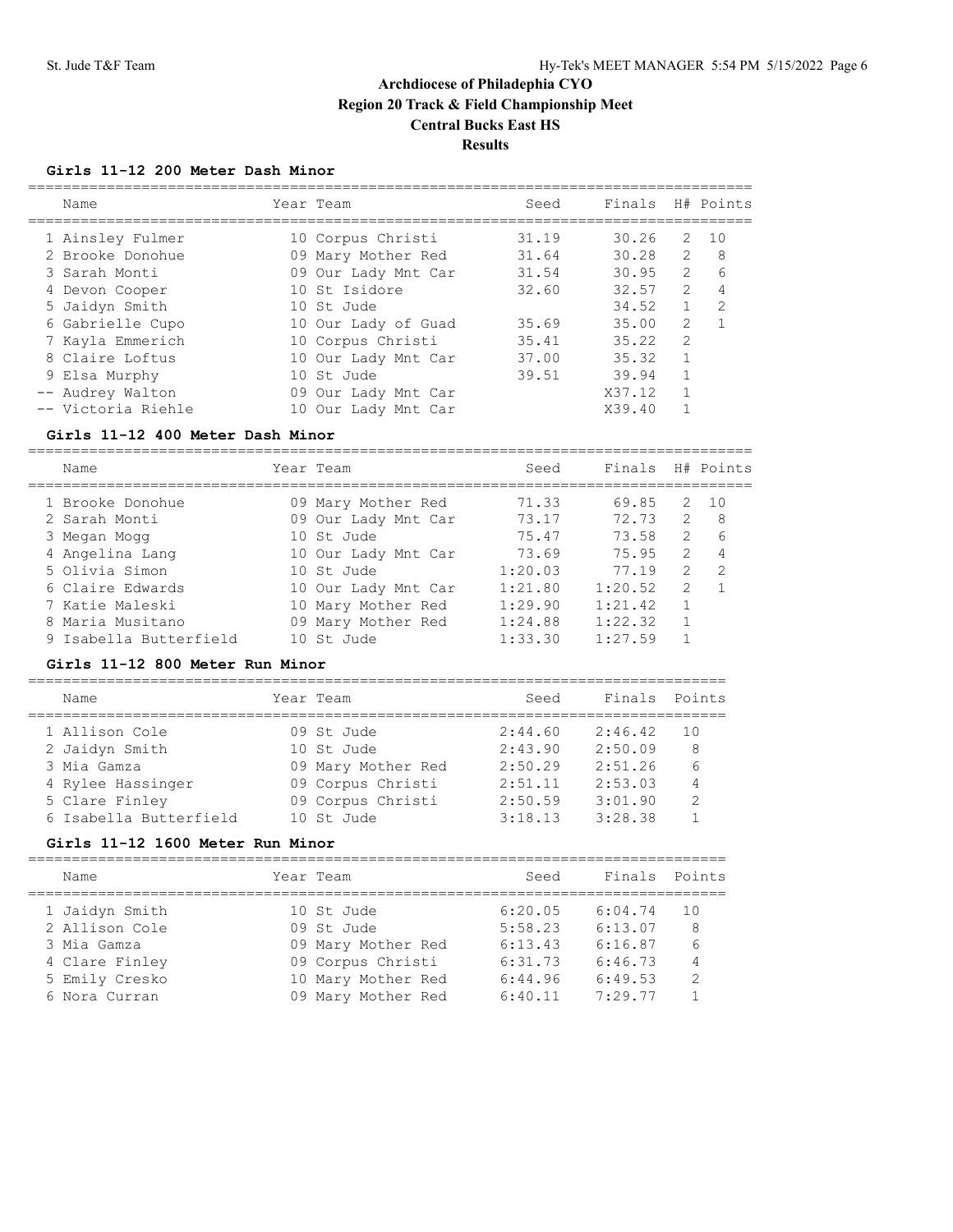#### **Girls 11-12 4x100 Meter Relay Minor**

| Team                                         |                                                   | Seed  | Finals Points |    |
|----------------------------------------------|---------------------------------------------------|-------|---------------|----|
| 1 Corpus Christi<br>1) Emma Chappell 10      | 2) Ava Zazyczny 09                                | 56.46 | 62.47         | 10 |
| 3) Rylee Hassinger 09                        | 4) Victoria Loo 10                                |       |               |    |
| 2 Mary Mother Redeemer                       |                                                   | 58.26 | 63.12         | -8 |
| 1) Charlotte Felix 09<br>3) Ava Lapotosky 09 | 2) Isabella Pellish 10<br>4) Alexis Valenzuela 09 |       |               |    |
| 3 Our Lady of Mount Carmel                   |                                                   | 58.33 | 63.77         | 6  |
| 1) Maya Saxena 10                            | 2) Madeline Keane 10                              |       |               |    |
| 3) Claire Loftus 10                          | 4) Madeleine Thompson 09                          |       |               |    |

#### **Girls 11-12 4x200 Meter Relay Minor**

================================================================================ Team Seed Finals Points ================================================================================ 1 St Jude 2:11.86 10 1) Allison Cole 09 2) Isabella Butterfield 10 3) Megan Mogg 10 4) Jaidyn Smith 10 2 Our Lady of Mount Carmel 2:14.94 2:15.98 8 1) Maya Saxena 10 2) Claire Edwards 10 3) Madeline Keane 10 4) Madeleine Thompson 09 3 Corpus Christi 2:32.63 2:17.53 6 1) Alice Tellers 10 2) Leah Naldzin 10 3) Molly McCann 10 4) Emma Chappell 10 4 Mary Mother Redeemer 2:12.05 2:19.96 4 1) Ava Lapotosky 09 2) Isabella Pellish 10 3) Alexis Valenzuela 09 4) Peyton Maleski 10

#### **Girls 11-12 High Jump Minor**

================================================================================ Name Tear Team Seed Finals Points Name ================================================================================ 1 Jagoda Trybowska 10 St Isidore 4-02.00 J4-02.00 10 2 Madeleine Thompson 09 Our Lady Mnt Car 4-02.00 J4-02.00 8 3 Alice Tellers 10 Corpus Christi 3-10.00 J3-08.00 5 3 Laura Tomlinson 10 Our Lady Mnt Car 3-10.00 J3-08.00 5 5 Gianna Mayo 10 St Jude 4-02.00 J3-08.00 2 6 Emma Chappell 10 Corpus Christi 3-10.00 J3-08.00 1 7 Kayla Emmerich 10 Corpus Christi 3-08.00 J3-06.00 8 Delaney Markward 10 Mater Dei 3-06.00 J3-06.00 -- Maria Musitano 09 Mary Mother Red 3-08.00 NH -- Peyton Maleski 10 Mary Mother Red 3-10.00 NH -- Katie Maleski 10 Mary Mother Red NH

#### **Girls 11-12 Long Jump Minor**

| Name                | Year Team           | Seed         | Finals Points |               |
|---------------------|---------------------|--------------|---------------|---------------|
| 1 Ainsley Fulmer    | 10 Corpus Christi   | $11 - 01.00$ | $12 - 01.00$  | 1 N           |
| 2 Angelina Lang     | 10 Our Lady Mnt Car | $12 - 00.00$ | $12 - 00.00$  | 7             |
| 2 Mya Nyaku         | 09 Our Lady of Guad | $11 - 11.00$ | $12 - 00.00$  | 7             |
| 4 Kathleen Engleman | 09 Mater Dei        | $11 - 03.00$ | $11 - 10.00$  | 4             |
| 5 Jaqoda Trybowska  | 10 St Isidore       | $12 - 01.00$ | $11 - 06.50$  | $\mathcal{D}$ |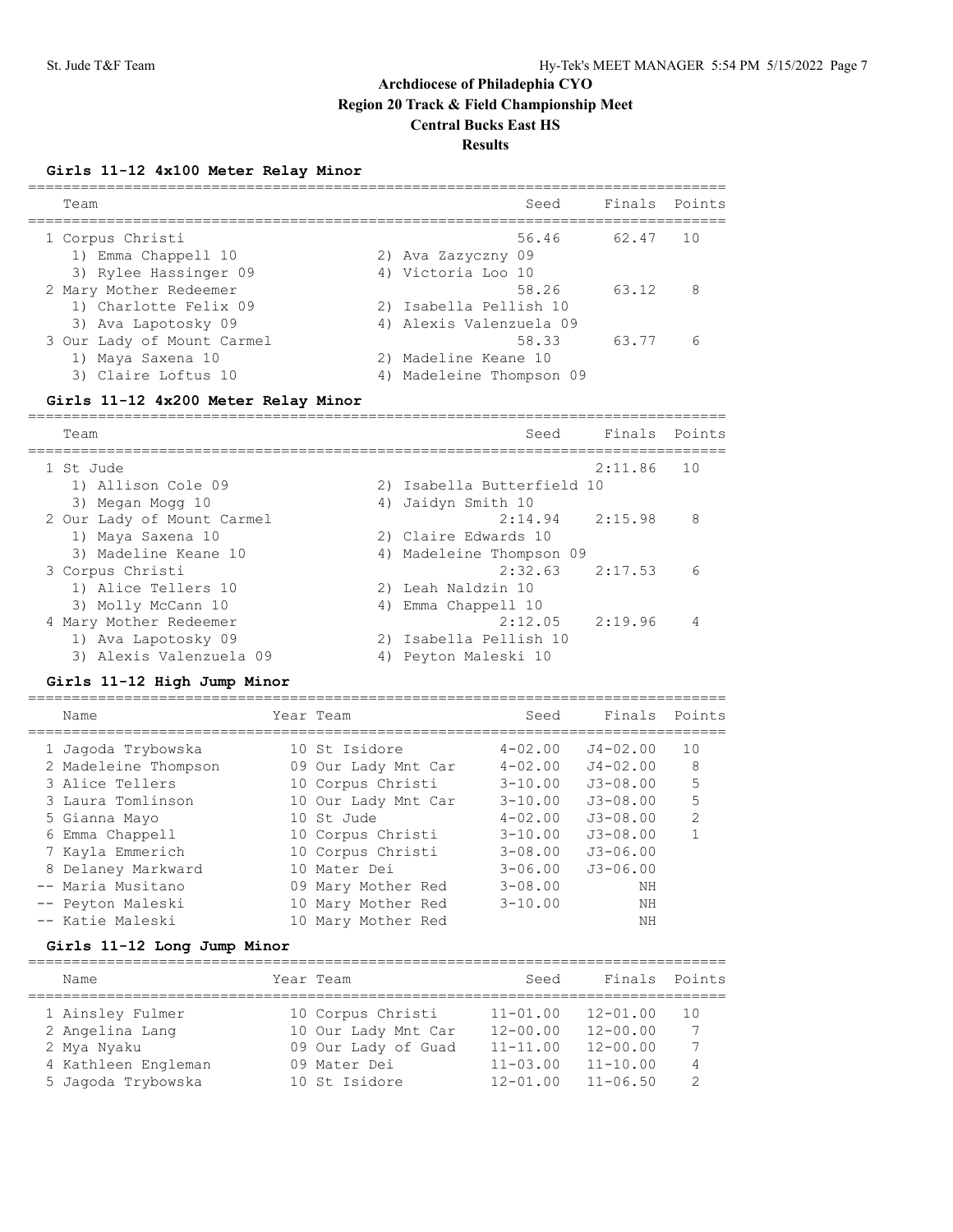#### **....Girls 11-12 Long Jump Minor**

| 6 Carmella Lesher  | 10 Mary Mother Red  | $10 - 04.00$ | $10 - 10.00$ |  |
|--------------------|---------------------|--------------|--------------|--|
| 7 Devon Cooper     | 10 St Isidore       |              | $10 - 08.50$ |  |
| 8 Clare Finley     | 09 Corpus Christi   | $10 - 10.00$ | $10 - 00.00$ |  |
| 9 Laura Tomlinson  | 10 Our Lady Mnt Car | $10 - 11.50$ | $9 - 10.50$  |  |
| 10 Maria Musitano  | 09 Mary Mother Red  | $8 - 07.75$  | $9 - 04.00$  |  |
| 11 Victoria Riehle | 10 Our Lady Mnt Car | $8 - 02.00$  | $8 - 03.50$  |  |

#### **Girls 11-12 Shot Put Minor**

=================================================================================== Name Tear Team Seed Finals H# Points =================================================================================== 1 Gianna Mayo 10 St Jude 24-10.00 24-08.00 2 10 2 Eliana Cangialosi 09 St Isidore 24-06.00 21-01.00 2 8 3 Carmella Lesher 10 Mary Mother Red 19-04.00 19-00.00 2 6 4 Leah Naldzin 10 Corpus Christi 19-00.00 18-07.00 2 4 5 Alice Tellers 10 Corpus Christi 20-01.50 18-04.50 2 2 6 Audrey Walton 09 Our Lady Mnt Car 16-01.50 17-09.00 2 1 7 Kathleen Engleman 09 Mater Dei 16-04.00 17-05.00 2 8 Maya Saxena 10 Our Lady Mnt Car 15-03.00 15-06.50 2 9 Delaney Markward 10 Mater Dei 17-01.00 15-06.00 2 10 Vanessa Martino 09 Our Lady of Guad 15-01.50 1 11 Kayla Emmerich 10 Corpus Christi 15-06.00 14-09.00 2 12 Elsa Murphy 10 St Jude 15-01.50 14-01.00 2 13 Gabrielle Cupo 10 Our Lady of Guad 13-04.50 13-08.00 1 14 Katie Maleski 10 Mary Mother Red 13-06.00 13-00.00 1 15 Madeline Keane 10 Our Lady Mnt Car 15-00.00 12-03.50 2

#### **Girls 13-15 100 Meter Dash Cadet**

| Name                             | Year Team          | Seed    | Prelims    | H#             |
|----------------------------------|--------------------|---------|------------|----------------|
| Preliminaries                    |                    |         |            |                |
| 1 Addyson Fleming                | 08 Mary Mother Red | 13.50   | 13.600 2   |                |
| 2 Gabrielle Clair                | 07 Mary Mother Red | 14.21   | 14.000 1   |                |
| 3 Brigid Garlick                 | 08 St Isidore      | 13.94   | $14.03q$ 1 |                |
| 4 Katherine Sullivan             | 08 St Jude         | 14.41   | $14.20q$ 2 |                |
| 5 Daphne Rauchut                 | 07 St Jude         | 14.58   | $14.24q$ 2 |                |
| 6 Miriam Lemailooux              | 08 Mater Dei       | 14.58   | $14.47q$ 2 |                |
| 7 Grace Zajick                   | 08 Corpus Christi  | 14.56   | $14.55q$ 1 |                |
| 8 Victoria Steelhammer           | 08 Mater Dei       | 14.24   | 14.67a     | 2              |
| 9 Natalie Panico                 | 07 Corpus Christi  | 14.46   | 14.70      | $\mathbf{1}$   |
| 10 Kate Donathan                 | 08 Corpus Christi  | 14.90   | 14.78      | $\mathbf{1}$   |
| 11 Hailey Rauchut                | 07 St Jude         | 15.42   | 15.37      | 2              |
| 12 Genevieve Clark               | 08 St Isidore      | 15.07   | 15.75      | $\mathbf{1}$   |
| 13 Riley Wetzel                  | 07 St Isidore      | 15.75   | 15.77      | $\overline{2}$ |
| 14 Samantha Markward             | 08 Mater Dei       | 17.20   | 17.19      | $\mathbf{1}$   |
| -- Lila Murphy                   | 08 St Jude         |         | X18.27     | 2              |
| Girls 13-15 100 Meter Dash Cadet |                    |         |            |                |
| Name                             | Year Team          | Prelims | Finals     | Points         |

| Name              | Year Team          | Prelims | Finals Points |  |
|-------------------|--------------------|---------|---------------|--|
|                   |                    |         |               |  |
| Finals            |                    |         |               |  |
| 1 Addyson Fleming | 08 Mary Mother Red | 13.60   | 13.40 10      |  |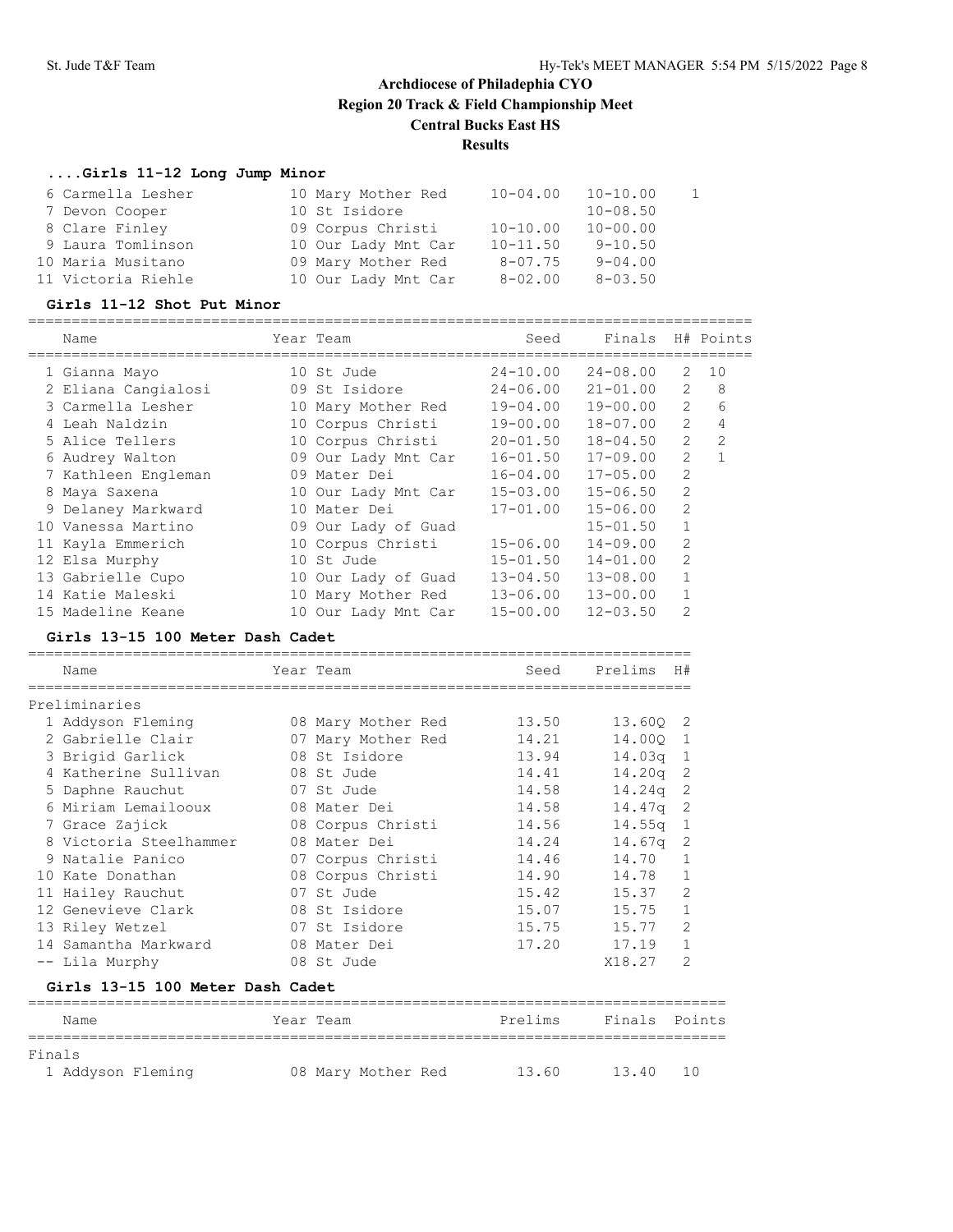### **....Girls 13-15 100 Meter Dash Cadet**

| 2 Gabrielle Clair      | 07 Mary Mother Red | 14.00 | 13.93 | 8             |
|------------------------|--------------------|-------|-------|---------------|
| 3 Daphne Rauchut       | 07 St Jude         | 14.24 | 13.96 | 6             |
| 4 Brigid Garlick       | 08 St Isidore      | 14.03 | 14.00 | 4             |
| 5 Katherine Sullivan   | 08 St Jude         | 14.20 | 14.10 | $\mathcal{L}$ |
| 6 Victoria Steelhammer | 08 Mater Dei       | 14.67 | 14.35 |               |
| 7 Miriam Lemailooux    | 08 Mater Dei       | 14.47 | 14.36 |               |
| 8 Grace Zajick         | 08 Corpus Christi  | 14.55 | 14.43 |               |

#### **Girls 13-15 200 Meter Dash Cadet**

===================================================================================

| Name                 | Year Team          | Seed  | Finals |                | H# Points    |
|----------------------|--------------------|-------|--------|----------------|--------------|
| 1 Addyson Fleming    | 08 Mary Mother Red | 29.02 | 28.72  | 2              | 10           |
| 2 Gabrielle Clair    | 07 Mary Mother Red | 29.02 | 28.97  | $\overline{2}$ | 8            |
| 3 Katherine Sullivan | 08 St Jude         | 30.63 | 29.72  | $\overline{2}$ | 6            |
| 4 Brigid Garlick     | 08 St Isidore      | 29.51 | 29.82  | $\mathcal{L}$  | 4            |
| 5 Grace Zajick       | 08 Corpus Christi  | 29.77 | 29.84  | $\overline{2}$ | 2            |
| 6 Madeline Lewis     | 08 Corpus Christi  | 30.04 | 30.09  | $\overline{2}$ | $\mathbf{1}$ |
| 7 Miriam Lemailooux  | 08 Mater Dei       | 30.39 | 30.89  | $\mathfrak{D}$ |              |
| 8 Elyse McGlynn      | 08 Mary Mother Red | 32.22 | 31.61  | $\mathbf{1}$   |              |
| 9 Hailey Rauchut     | 07 St Jude         | 32.63 | 32.31  |                |              |
| 10 Gianna Martino    | 08 Corpus Christi  | 34.96 | 32.67  |                |              |
| 11 Riley Wetzel      | 07 St Isidore      | 33.78 | 34.48  |                |              |
| 12 Lila Murphy       | 08 St Jude         | 37.93 | 42.08  | $\mathbf{1}$   |              |
| -- Julie Dziemitko   | 08 Corpus Christi  |       | X35.59 | $\mathbf{1}$   |              |
| -- Anabella Ferreira | 08 St Jude         |       | X36.41 |                |              |

#### **Girls 13-15 400 Meter Dash Cadet**

================================================================================

| Name                | Year Team           | Seed    | Finals Points |               |
|---------------------|---------------------|---------|---------------|---------------|
| 1 Ava Mignon        | 08 Our Lady of Guad | 67.13   | 63.49         | 10            |
| 2 Lucie Van Hoof    | 08 Our Lady Mnt Car | 67.58   | 66.26         | 8             |
| 3 Madeline Lewis    | 08 Corpus Christi   | 72.49   | 69.90         | 6             |
| 4 Elyse McGlynn     | 08 Mary Mother Red  | 72.77   | 70.65         | 4             |
| 5 Katie Goettner    | 08 St. Jude         | 77.53   | 1:20.59       | $\mathcal{L}$ |
| 6 Jianna Mott       | 07 Mary Mother Red  | 1:21.04 | 1:21.23       |               |
| 7 Anabella Ferreira | 08 St. Jude         | 1:25.47 | 1:25.03       |               |

### **Girls 13-15 800 Meter Run Cadet**

| Name                | Year Team           | Seed    | Finals Points |                 |
|---------------------|---------------------|---------|---------------|-----------------|
| 1 Molly O'Neill     | 08 Mary Mother Red  | 2:36.66 | 2:39.24       | 1 O             |
| 2 Brynn Gillin      | 08 St Isidore       | 2:47.09 | 2:51.88       | 8               |
| 3 Sofia Pocai       | 08 Our Lady Mnt Car | 2:43.37 | 3:01.51       | $6\overline{6}$ |
| 4 Katherine Caspar  | 08 Mary Mother Red  | 3:02.47 | 3:12.03       | 4               |
| 5 Anabella Ferreira | 08 St. Jude         | 3:20.82 | 3:24.51       | $\mathcal{D}$   |
| 6 Caitlin Fry       | 08 Mater Dei        | 3:30.53 | 3:38.94       |                 |
|                     |                     |         |               |                 |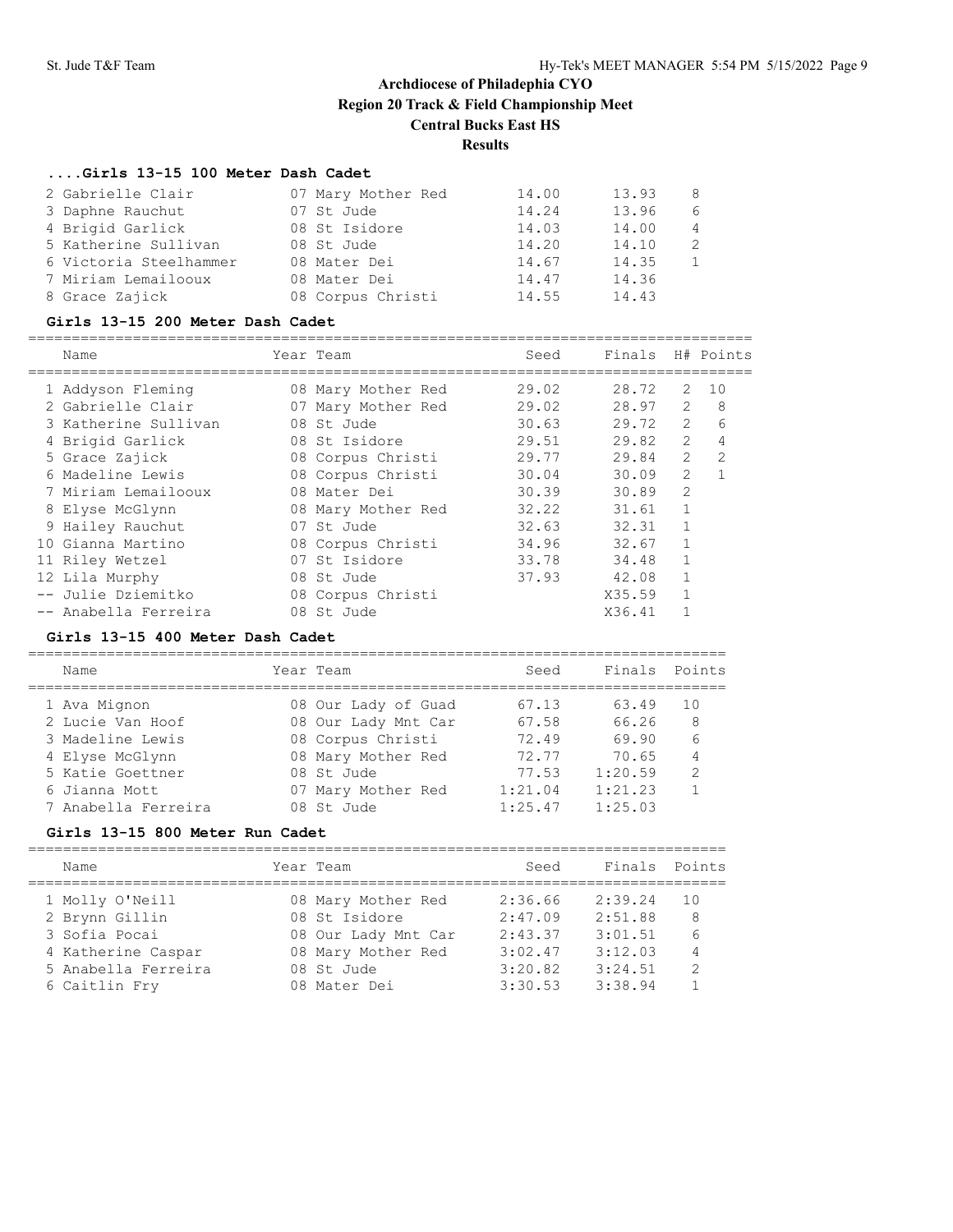### **Girls 13-15 1600 Meter Run Cadet**

| Name               | Year Team           | Seed    | Finals Points |              |
|--------------------|---------------------|---------|---------------|--------------|
| 1 Molly O'Neill    | 08 Mary Mother Red  | 6:07.99 | 5:59.74       | 1 O          |
| 2 Sofia Pocai      | 08 Our Lady Mnt Car | 6:04.44 | 6:09.15       | 8            |
| 3 Sarah Hock       | 08 Our Lady Mnt Car | 6:19.07 | 6:13.37       | 6            |
| 4 Brynn Gillin     | 08 St Isidore       | 6:20.59 | 6:34.04       | 4            |
| 5 Katherine Caspar | 08 Mary Mother Red  | 6:38.86 | 6:53.61       | 2            |
| 6 Olivia Nibot     | 07 Our Lady Mnt Car | 6:42.19 | 7:04.77       | $\mathbf{1}$ |
| 7 Caitlin Fry      | 08 Mater Dei        | 7:30.59 | 7:51.45       |              |

## **Girls 13-15 4x100 Meter Relay Cadet**

================================================================================

| Team                        |    | Seed                     | Finals | Points |
|-----------------------------|----|--------------------------|--------|--------|
| 1 Mary Mother Redeemer      |    | 59.10                    | 55.53  | 10     |
| 1) Molly O'Neill 08         |    | 2) Gabrielle Clair 07    |        |        |
| 3) Addyson Fleming 08       |    | 4) Elyse McGlynn 08      |        |        |
| 2 Corpus Christi            |    | 57.11                    | 55.73  | 8      |
| 1) Kate Donathan 08         |    | 2) Natalie Panico 07     |        |        |
| 3) Madeline Lewis 08        |    | 4) Grace Zajick 08       |        |        |
| 3 St. Jude                  |    | 58.70                    | 56.02  | 6      |
| 1) Natalie Oliveri 08       |    | 2) Katherine Sullivan 08 |        |        |
| 3) Daphne Rauchut 07        | 4) | Molly Norbury 08         |        |        |
| 4 Our Lady of Guadalupe     |    | 59.16                    | 57.63  | 4      |
| 1) Ava Mignon 08            |    | 2) Sophie Ross 08        |        |        |
| 3) Brynne Vonder Schmalz 08 | 4) | Ava Canlas 08            |        |        |
| 5 Our Lady of Mount Carmel  |    | 59.73                    | 60.34  | 2      |
| 1) Mariana Mangual 08       | 2) | Lucie Van Hoof 08        |        |        |
| 3) Sarah Hock 08            | 4) | Sofia Pocai 08           |        |        |
| 6 St Isidore                |    | 61.37                    | 61.40  |        |
| 1) Genevieve Clark 08       |    | 2) Riley Wetzel 07       |        |        |
| 3) Annie Malack 07          | 4) | Brynn Gillin 08          |        |        |
|                             |    |                          |        |        |

## **Girls 13-15 4x200 Meter Relay Cadet**

| Team                       | Seed                        | Finals Points |               |
|----------------------------|-----------------------------|---------------|---------------|
| 1 Our Lady of Guadalupe    | 2:03.00                     | 1:59.74       | 10            |
| 1) Ava Mignon 08           | 2) Brynne Vonder Schmalz 08 |               |               |
| 3) Ava Canlas 08           | 4) Lizzie Steitz 07         |               |               |
| 2 Corpus Christi           | 2:04.82                     | 1:59.84       | 8             |
| 1) Kate Donathan 08        | 2) Natalie Panico 07        |               |               |
| 3) Madeline Lewis 08       | 4) Grace Zajick 08          |               |               |
| 3 St. Jude                 | 2:16.46                     | 2:03.94       | 6             |
| 1) Katherine Sullivan 08   | 2) Abigail Kolp 08          |               |               |
| 3) Katie Goettner 08       | 4) Anabella Ferreira 08     |               |               |
| 4 Our Lady of Mount Carmel | 2:07.97                     | 2:05.68       | 4             |
| 1) Mariana Manqual 08      | 2) Lucie Van Hoof 08        |               |               |
| 3) Emma Lahr 08            | 4) Sofia Pocai 08           |               |               |
| 5 Mary Mother Redeemer     | $2:07.46$ $2:18.77$         |               | $\mathcal{P}$ |
| 1) Katherine Caspar 08     | 2) Elyse McGlynn 08         |               |               |
| 3) Jianna Mott 07<br>4)    | Erin Roberts 08             |               |               |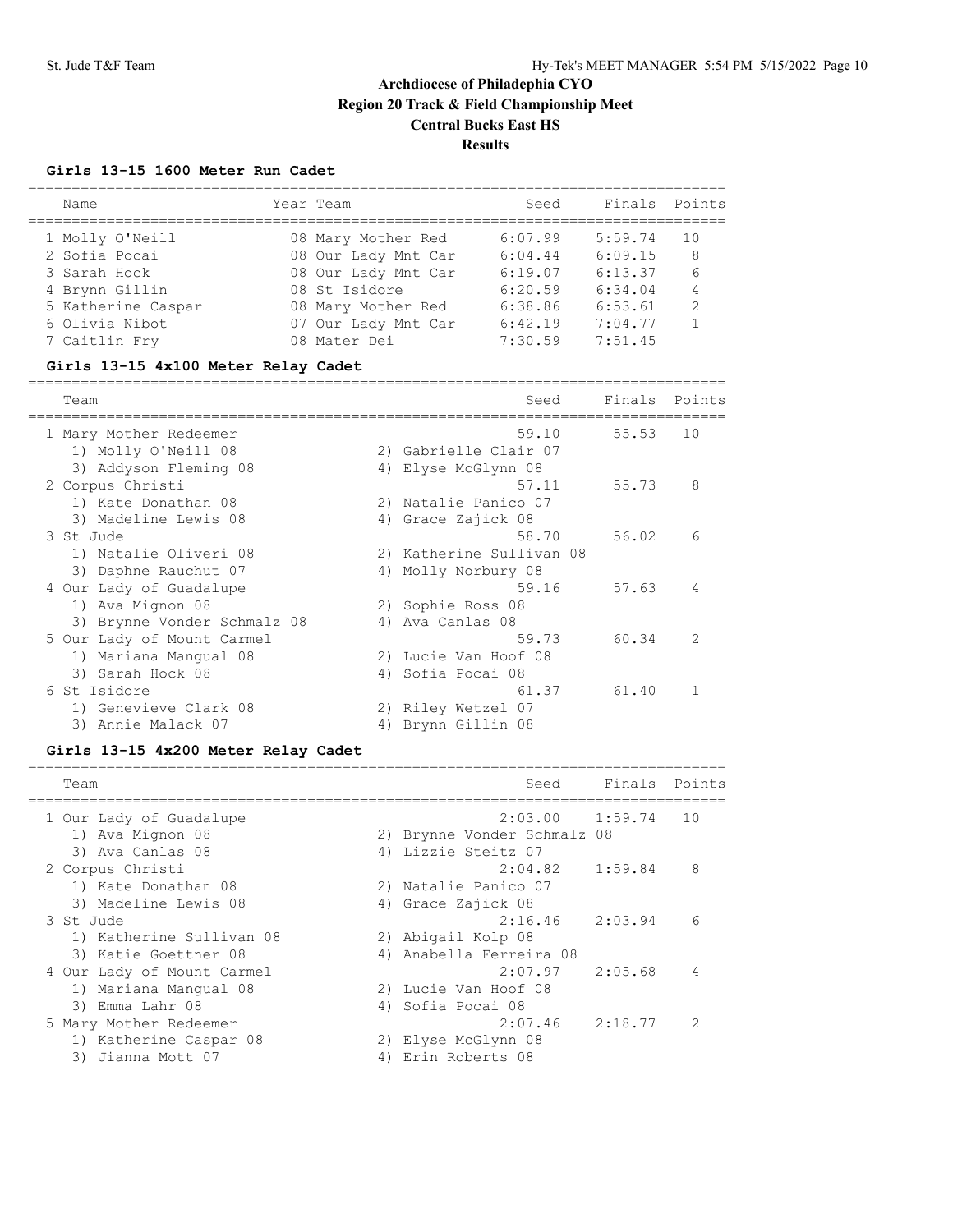## **Girls 13-15 High Jump Cadet**

| Name                 | Year Team           | Seed        | Finals       | Points         |
|----------------------|---------------------|-------------|--------------|----------------|
| 1 Kate Donathan      | 08 Corpus Christi   | $4 - 04.00$ | $4 - 04.00$  | 10             |
| 2 Addyson Fleming    | 08 Mary Mother Red  | $4 - 06.00$ | $J4 - 02.00$ | 8              |
| 3 Erin Roberts       | 08 Mary Mother Red  |             | $J4 - 02.00$ | 6              |
| 4 Emma Lahr          | 08 Our Lady Mnt Car | $3 - 08.00$ | $J4 - 00.00$ | 4              |
| 5 Brigid Garlick     | 08 St Isidore       | $4 - 04.00$ | $J4 - 00.00$ | $\mathfrak{D}$ |
| 6 Katie Goettner     | 08 St. Jude         | $4 - 02.00$ | $3 - 08.00$  |                |
| -- Julie Dziemitko   | 08 Corpus Christi   |             | NΗ           |                |
| -- Violet Sosinski   | 08 St Isidore       | $3 - 08.00$ | NΗ           |                |
| -- Caitlin Fry       | 08 Mater Dei        |             | NΗ           |                |
| -- Anabella Ferreira | 08 St Jude          |             | NΗ           |                |
| -- Sophie Ross       | 08 Our Lady of Guad | $3 - 08.00$ | NΗ           |                |

### **Girls 13-15 Long Jump Cadet**

===================================================================================

| Name                    | Year Team           | Seed         | Finals       |                | H# Points     |
|-------------------------|---------------------|--------------|--------------|----------------|---------------|
| 1 Gabrielle Clair       | 07 Mary Mother Red  | $13 - 06.00$ | $14 - 05.00$ | $\mathbf{2}$   | 10            |
| 2 Molly O'Neill         | 08 Mary Mother Red  | $14 - 07.00$ | $13 - 10.50$ | $\mathcal{L}$  | 8             |
| 3 Brigid Garlick        | 08 St. Isidore      | $13 - 07.00$ | $13 - 06.00$ | 2              | 6             |
| 4 Ava Canlas            | 08 Our Lady of Guad | $12 - 08.00$ | $13 - 03.00$ | 2              | 4             |
| 5 Dani Foret            | 08 Corpus Christi   | $11 - 01.50$ | $12 - 03.50$ | $\overline{2}$ | $\mathcal{L}$ |
| 6 Lizzie Steitz         | 07 Our Lady of Guad | $12 - 08.00$ | $12 - 02.00$ | $\mathfrak{D}$ |               |
| 7 Miriam Lemailooux     | 08 Mater Dei        | $10 - 02.50$ | $12 - 01.50$ |                |               |
| 8 Natalie Panico        | 07 Corpus Christi   | $11 - 10.50$ | $11 - 11.00$ | $\overline{2}$ |               |
| 9 Emma Lahr             | 08 Our Lady Mnt Car | $11 - 02.00$ | $11 - 03.00$ | 2              |               |
| 10 Victoria Steelhammer | 08 Mater Dei        | $12 - 06.00$ | $11 - 02.00$ | $\overline{2}$ |               |
| 11 Riley Wetzel         | 07 St Isidore       | $11 - 06.50$ | $10 - 07.00$ | 2              |               |
| 12 Erin Roberts         | 08 Mary Mother Red  |              | $9 - 11.00$  |                |               |
| 13 Julie Dziemitko      | 08 Corpus Christi   | $11 - 01.00$ | $9 - 10.00$  | 2              |               |
| -- Gianna Martino       | 08 Corpus Christi   |              | $X8 - 08.50$ |                |               |

### **Girls 13-15 Triple Jump Cadet**

| Name                   | Year Team           | Seed         | Finals Points |               |
|------------------------|---------------------|--------------|---------------|---------------|
| 1 Abigail Kolp         | 08 St. Jude         | $24 - 09.00$ | $29 - 00.50$  | 10            |
| 2 Genevieve Clark      | 08 St Isidore       | $23 - 07.00$ | $25 - 01.00$  | 8             |
| 3 Victoria Steelhammer | 08 Mater Dei        | $24 - 07.00$ | $25 - 00.00$  | 6             |
| 4 Erin Roberts         | 08 Mary Mother Red  |              | $23 - 05.50$  | 4             |
| 5 Emma Lahr            | 08 Our Lady Mnt Car | $22 - 07.00$ | $22 - 07.00$  | $\mathcal{P}$ |
| 6 Mariana Mangual      | 08 Our Lady Mnt Car | $21 - 09.00$ | $22 - 03.50$  |               |
| 7 Lizzie Steitz        | 07 Our Lady of Guad | $22 - 06.50$ | $22 - 01.00$  |               |
| 8 Katherine Caspar     | 08 Mary Mother Red  |              | $21 - 03.00$  |               |
| 9 Jianna Mott          | Mary Mother Red     |              | $21 - 02.00$  |               |

## **Girls 13-15 Shot Put Cadet**

| Name               | Year Team |                     | Seed                           | Finals H# Points |     |       |  |  |  |  |
|--------------------|-----------|---------------------|--------------------------------|------------------|-----|-------|--|--|--|--|
| 1 Annie Malack     |           | 07 St Isidore       | $34 - 05.50$ $31 - 04.50$ 2 10 |                  |     |       |  |  |  |  |
| 2 Addison Herr     |           | 08 Corpus Christi   | 25-06.00                       | 26-05.50         |     | $2^8$ |  |  |  |  |
| 3 Nicole Spizzirri |           | 08 Our Lady Mnt Car | 29-08.00                       | $24 - 09.50$     | -2. | - 6   |  |  |  |  |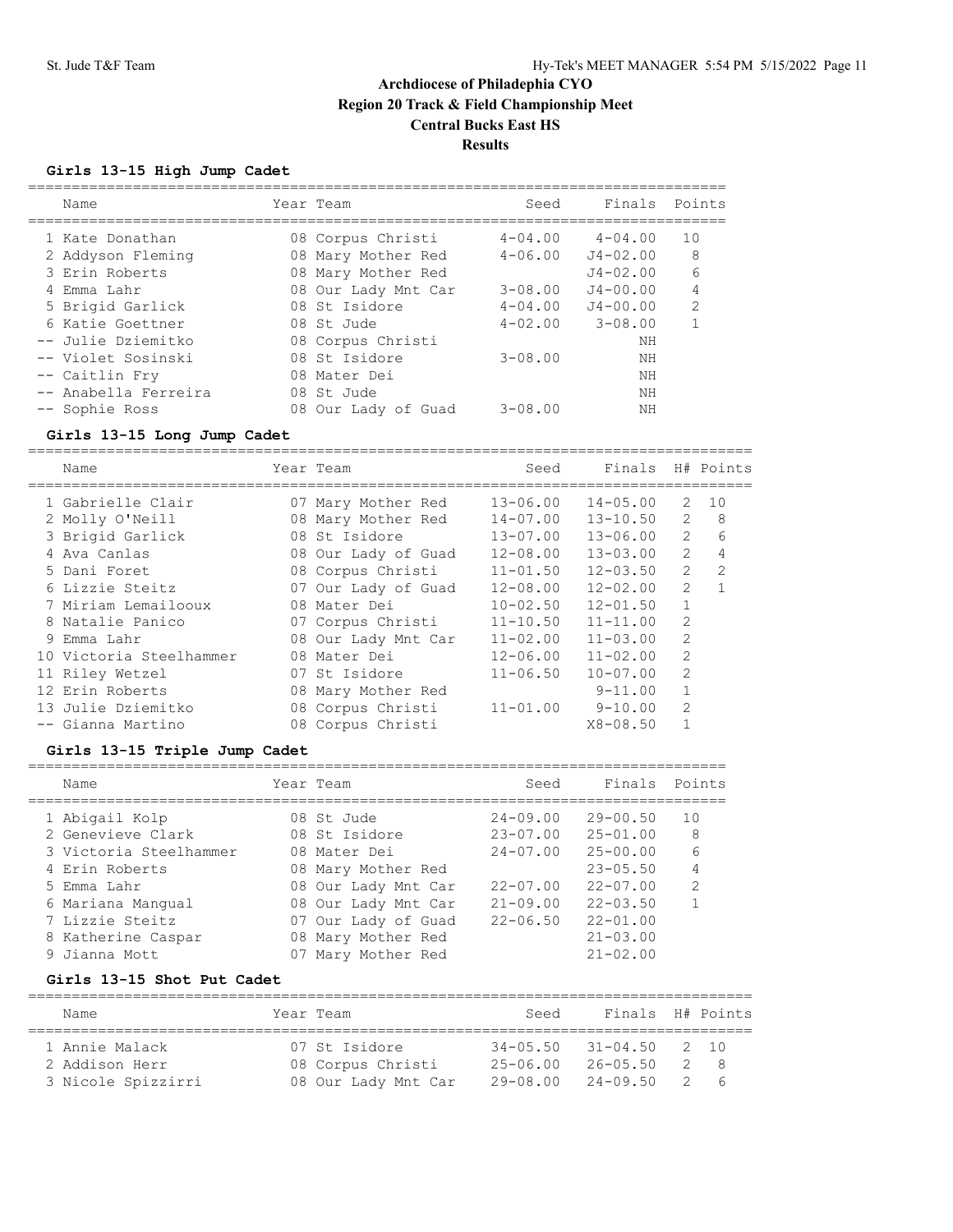#### **....Girls 13-15 Shot Put Cadet**

| 4 Violet Sosinski      | 08 St Isidore       | $24 - 09.00$ | $23 - 10.00$ | 2  | $\overline{4}$ |
|------------------------|---------------------|--------------|--------------|----|----------------|
| 5 Genevieve Clark      | 08 St Isidore       | $22 - 08.00$ | $23 - 00.00$ | 2  | -2             |
| 6 Julie Dziemitko      | 08 Corpus Christi   | $19 - 06.50$ | $21 - 03.00$ | 2  | $\sqrt{1}$     |
| 7 Jianna Mott          | 07 Mary Mother Red  | $21 - 07.50$ | $21 - 02.50$ | -2 |                |
| 7 Miriam Lemailooux    | 08 Mater Dei        | $24 - 03.50$ | $21 - 02.50$ | 2  |                |
| 9 Victoria Steelhammer | 08 Mater Dei        | $23 - 02.00$ | $20 - 06.00$ | -2 |                |
| 10 Sophie Ross         | 08 Our Lady of Guad | $18 - 08.50$ | $20 - 05.00$ | -2 |                |
| 10 Samantha Markward   | 08 Mater Dei        | $21 - 09.00$ | $20 - 05.00$ | 2  |                |
| 12 Gianna Martino      | 08 Corpus Christi   | $17 - 10.00$ | $14 - 02.00$ | -2 |                |
| 13 Lila Murphy         | 08 St Jude          | $10 - 07.00$ | $12 - 03.50$ |    |                |
|                        |                     |              |              |    |                |

#### **Girls 9-15 4x400 Meter Relay Open**

================================================================================ Team Seed Finals Points ================================================================================ 1 Our Lady of Guadalupe 4:58.71 4:52.45 10 1) Marie Nyaku 12 2) Mya Nyaku 09 3) Brynne Vonder Schmalz 08 <a>> 4) Ava Mignon 08 2 Our Lady of Mount Carmel 6:10.97 8 1) Anabella Carchedi 11 2) Angelina Lang 10 3) Olivia Nibot 07 (4) Lucie Van Hoof 08 3 Mary Mother Redeemer 5:18.96 6 1) Grace Tenuta 12 2) Nora Curran 09 3) Emily Cresko 10 4) Charlotte Felix 09 4 St Jude 5:35.13 5:27.75 4 1) Aurora Tierney 11 2) Olivia Simon 10 3) Abigail Kolp 08 4) Katherine Sullivan 08 5 Corpus Christi 5:49.14 5:49.24 2 1) Carolyn Ruffels 12 2) Victoria Loo 10

### **Girls 9-15 4x800 Meter Relay Open**

3) Julie Dziemitko 08 <br />
4) Ava Zazyczny 09

| Team                       |    | Seed                 | Finals   | Points |
|----------------------------|----|----------------------|----------|--------|
| 1 Mary Mother Redeemer     |    |                      | 11:55.81 | 1 O    |
| 1) Aria Morsby 11          |    | 2) Emily Cresko 10   |          |        |
| 3) Nora Curran 09          | 4) | Isabella Pellish 10  |          |        |
| 2 Our Lady of Mount Carmel |    |                      | 12:02.63 | 8      |
| 1) Aubrey Trymbiski 11     |    | 2) Claire Loftus 10  |          |        |
| 3) Olivia Nibot 07         | 4) | Sarah Hock 08        |          |        |
| 3 Corpus Christi           |    |                      | 12:42.12 | 6      |
| 1) Bella Makarichev 11     |    | 2) Victoria Loo 10   |          |        |
| 3) Molly McCann 10         |    | 4) Gianna Martino 08 |          |        |
| 4 St. Jude                 |    |                      | 13:22.09 | 4      |
| 1) Maura Hallman 12        | 2) | Megan Mogg 10        |          |        |
| 3) Katie Goettner 08       |    | Daphne Rauchut 07    |          |        |
|                            |    |                      |          |        |

#### **Boys 9-10 100 Meter Dash Novice**

| Name            | Year Team    | Seed  | Prelims H# |  |
|-----------------|--------------|-------|------------|--|
| Preliminaries   |              |       |            |  |
| 1 Jaxson Fulmer | 11 Mater Dei | 14.57 | 14.640 2   |  |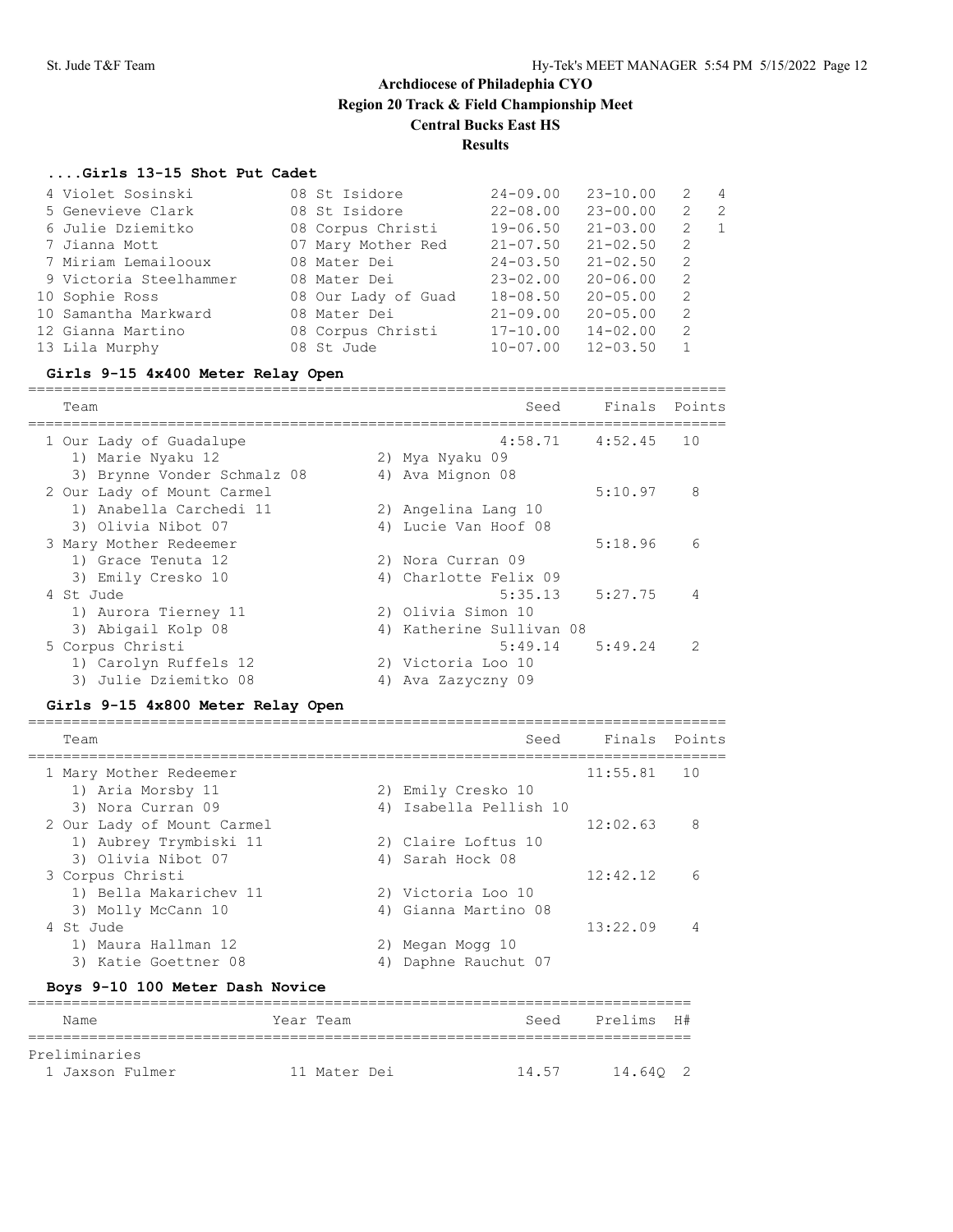# **Results**

#### **....Boys 9-10 100 Meter Dash Novice**

| 2 Christopher Schwarz | 11 Our Lady Mnt Car | 14.59 | 14.710 1   |                |
|-----------------------|---------------------|-------|------------|----------------|
| 3 Xavier Young        | 12 Our Lady of Guad | 15.05 | $14.93q$ 1 |                |
| 4 Joshua Mitchell     | 11 St Isidore       | 15.28 | $15.34q$ 2 |                |
| 5 Andrew Bae          | 11 Mary Mother Red  | 15.37 | $15.68q$ 2 |                |
| 6 Colin Flaherty      | 11 Mary Mother Red  | 15.76 | $15.91q$ 1 |                |
| 7 Flynn Hartmann      | 12 Mater Dei        | 15.86 | $16.16q$ 1 |                |
| 8 Declan Koestler     | 12 Our Lady of Guad | 16.11 | $16.41q$ 2 |                |
| 9 Christopher Simon   | 12 St Jude          | 17.72 | 17.21      |                |
| 10 Michael Lemailloux | 12 Mater Dei        | 17.17 | 17.48      | 2              |
| 11 Mario Ferreira     | 11 St Jude          | 17.82 | 17.95      | $\mathbf{1}$   |
| 12 Roman Solana       | 11 Our Lady Mnt Car | 18.36 | 18.88      | $\mathcal{L}$  |
| 13 Spencer Harmonosky | 11 St Isidore       | 19.38 | 19.38      | $\mathcal{L}$  |
| 14 Christian Demarco  | 11 St Isidore       | 19.43 | 19.98      | $\overline{1}$ |
| -- William Gryga      | 11 Mater Dei        |       | X19.95     | $\mathcal{L}$  |

#### **Boys 9-10 100 Meter Dash Novice**

================================================================================

|        | Name                  | Year Team           | Prelims | Finals Points |               |
|--------|-----------------------|---------------------|---------|---------------|---------------|
| Finals |                       |                     |         |               |               |
|        | 1 Jaxson Fulmer       | 11 Mater Dei        | 14.64   | 14.35         | 10            |
|        | 2 Christopher Schwarz | 11 Our Lady Mnt Car | 14.71   | 14.78         | 8             |
|        | 3 Xavier Young        | 12 Our Lady of Guad | 14.93   | 14.85         | 6             |
|        | 4 Joshua Mitchell     | 11 St Isidore       | 15.34   | 15.45         | 4             |
|        | 5 Flynn Hartmann      | 12 Mater Dei        | 16.16   | 15.75         | $\mathcal{L}$ |
|        | 6 Andrew Bae          | 11 Mary Mother Red  | 15.68   | 15.92         |               |
|        | 7 Declan Koestler     | 12 Our Lady of Guad | 16.41   | 16.67         |               |

#### **Boys 9-10 200 Meter Dash Novice**

=================================================================================== Name Year Team Seed Finals H# Points =================================================================================== 1 Charlie Foret 11 Corpus Christi 31.89 30.97 2 10 2 Christopher Schwarz 11 Our Lady Mnt Car 31.48 31.94 2 8 3 Joshua Mitchell 11 St Isidore 33.53 33.77 2 6 4 Michael Harper 11 Corpus Christi 33.91 34.34 2 4 5 Ian Perez 11 Our Lady of Guad 37.71 35.74 2 2 6 Christopher Simon 12 St Jude 41.99 36.61 1 1 7 Dean Thornton 11 Mary Mother Red 36.53 36.74 2 8 Andrew Bae 11 Mary Mother Red 34.81 37.09 2 9 William Loftus 11 Our Lady Mnt Car 39.62 37.78 2 10 Nicholas Judge 12 Mater Dei 39.71 39.24 1 11 Roman Solana 11 Our Lady Mnt Car 40.37 40.79 1 12 Christian Demarco 11 St Isidore 42.24 42.26 1 13 Conor Landman 12 Mater Dei 43.12 43.33 1 14 Vincent Gudz 11 Mater Dei 48.45 47.00 1 -- William Gryga 11 Mater Dei X46.42 1

## **Boys 9-10 400 Meter Dash Novice**

| Name                  | Year Team           | Seed  | Finals H# Points |  |
|-----------------------|---------------------|-------|------------------|--|
| 1 Charlie Foret       | 11 Corpus Christi   | 70.80 | 66.70 2 10       |  |
| 2 Christopher Schwarz | 11 Our Lady Mnt Car | 76.55 | 72.80 2          |  |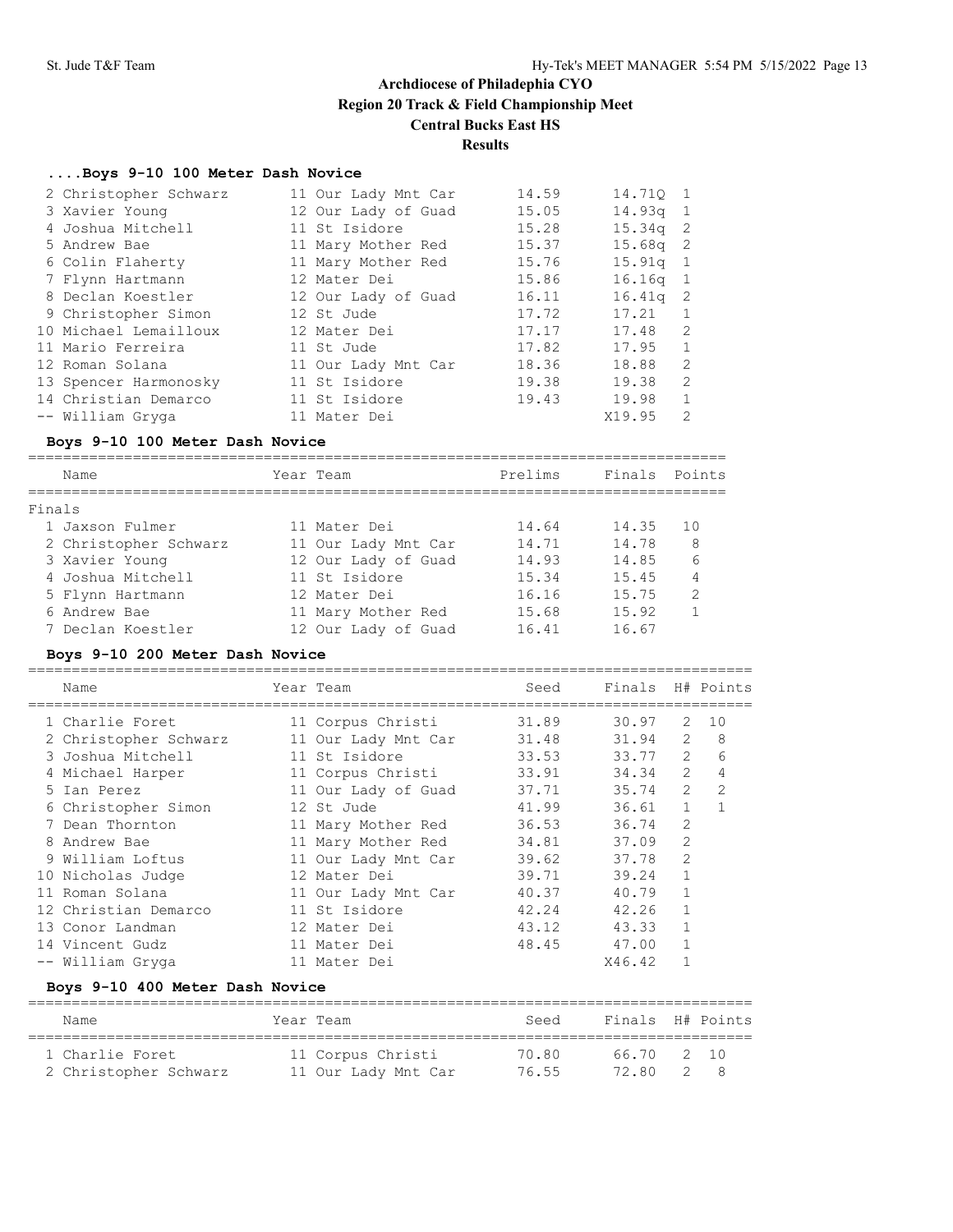### **....Boys 9-10 400 Meter Dash Novice**

| 3 Colin Bobrek      | 11 Our Lady Mnt Car | 79.74   | 74.11   | 2              | - 6            |
|---------------------|---------------------|---------|---------|----------------|----------------|
| 4 Adam Slinka       | 12 Mater Dei        | 78.60   | 74.21   | 2              | $\overline{4}$ |
| 5 Landon Flynn      | 11 St Isidore       | 1:20.97 | 1:23.16 | 2              | $\overline{2}$ |
| 6 Rhys McCusker     | 12 Our Lady Mnt Car | 1:25.48 | 1:24.97 | 2 1            |                |
| 7 Nicholas Citrino  | 12 Mary Mother Red  | 1:30.79 | 1:28.64 | 1              |                |
| 8 Ethan Booth       | 11 Mary Mother Red  | 1:27.96 | 1:28.77 | -2             |                |
| 9 Conor Landman     | 12 Mater Dei        | 1:42.47 | 1:35.96 | $\overline{1}$ |                |
| 10 Samuel Tomlinson | 11 Mary Mother Red  | 1:33.72 | 1:40.22 |                |                |
| 11 Mario Ferreira   | 11 St Jude          | 1:38.92 | 1:44.14 |                |                |

#### **Boys 9-10 800 Meter Run Novice**

================================================================================

|  | Name                 | Year Team                 | Seed    | Finals              | Points |
|--|----------------------|---------------------------|---------|---------------------|--------|
|  | 1 Charlie Foret      | 11 Corpus Christi         |         | $2:40.22$ $2:43.80$ | 10     |
|  | 2 Roman Drabouski    | 11 St Jude                | 2:49.23 | 2:55.11             | 8      |
|  | 3 Samuel Chu         | 11 Corpus Christi 2:52.85 |         | 2:58.38             | 6      |
|  | 4 Daniel Loftus      | 12 Our Lady Mnt Car       | 2:51.91 | 2:58.80             | 4      |
|  | 5 Adam Slinka        | 12 Mater Dei              |         | $3:06.37$ $2:59.83$ | 2      |
|  | 6 Connor Kalaus      | 12 Mater Dei              |         | $3:08.18$ $3:02.02$ | 1      |
|  | 7 Landon Flynn       | 11 St Isidore             |         | $3:10.57$ $3:10.61$ |        |
|  | 8 Samuel Klein       | 12 Mary Mother Red        |         | $3:11.60$ $3:12.09$ |        |
|  | 9 Stosh Oczkowski    | 11 Mary Mother Red        |         | $3:20.89$ $3:15.20$ |        |
|  | 10 Matthew DeAngelis | 11 Our Lady Mnt Car       |         | $3:15.96$ $3:16.46$ |        |
|  | 11 Logan Fulmer      | 11 Mater Dei              | 3:17.63 | 3:22.80             |        |
|  | 12 Rory McCusker     | 12 Our Lady Mnt Car       |         | $3:15.02$ $3:26.61$ |        |
|  | 13 Samuel Tomlinson  | 11 Mary Mother Red        |         | $3:37.76$ $3:35.37$ |        |
|  | -- William Loftus    | 11 Our Lady Mnt Car       |         | X3:16.40            |        |
|  | -- Nicholas Judge    | 12 Mater Dei              |         | X3:20.27            |        |
|  | -- William Thompson  | 11 Our Lady Mnt Car       |         | X3:31.76            |        |
|  | -- Nicholas Tosti    | 11 Our Lady Mnt Car       |         | X3:38.30            |        |
|  |                      |                           |         |                     |        |

### **Boys 9-10 1600 Meter Run Novice**

================================================================================

| Name                | Year Team           | Seed    | Finals   | Points         |
|---------------------|---------------------|---------|----------|----------------|
| 1 Liam O'Connell    | 11 Corpus Christi   | 6:27.26 | 6:33.32  | 10             |
| 2 Roman Drabouski   | 11 St Jude          | 6:33.48 | 6:36.27  | 8              |
| 3 Samuel Klein      | 12 Mary Mother Red  | 6:41.61 | 6:42.05  | 6              |
| 4 Connor Kalaus     | 12 Mater Dei        | 6:44.73 | 6:45.78  | 4              |
| 5 Stosh Oczkowski   | 11 Mary Mother Red  | 6:59.55 | 6:54.37  | $\overline{2}$ |
| 6 Nicholas Citrino  | 12 Mary Mother Red  | 7:05.55 | 7:02.56  |                |
| 7 Matthew DeAngelis | 11 Our Lady Mnt Car | 7:10.80 | 7:20.75  |                |
| 8 Rory McCusker     | 12 Our Lady Mnt Car | 7:02.46 | 7:31.93  |                |
| 9 William Thompson  | 11 Our Lady Mnt Car | 7:14.22 | 7:37.30  |                |
| -- Nicholas Tosti   | 11 Our Lady Mnt Car |         | X7:40.68 |                |
|                     |                     |         |          |                |

## **Boys 9-10 4x100 Meter Relay Novice**

| Team                       | Seed                  | Finals Points |  |
|----------------------------|-----------------------|---------------|--|
| 1 Our Lady of Mount Carmel | 60.41                 | 62.37 10      |  |
| 1) Daniel Loftus 12        | 2) Joseph Piselli 11  |               |  |
| 3) Michael Monti jr 11     | 4) Nicholas Choate 11 |               |  |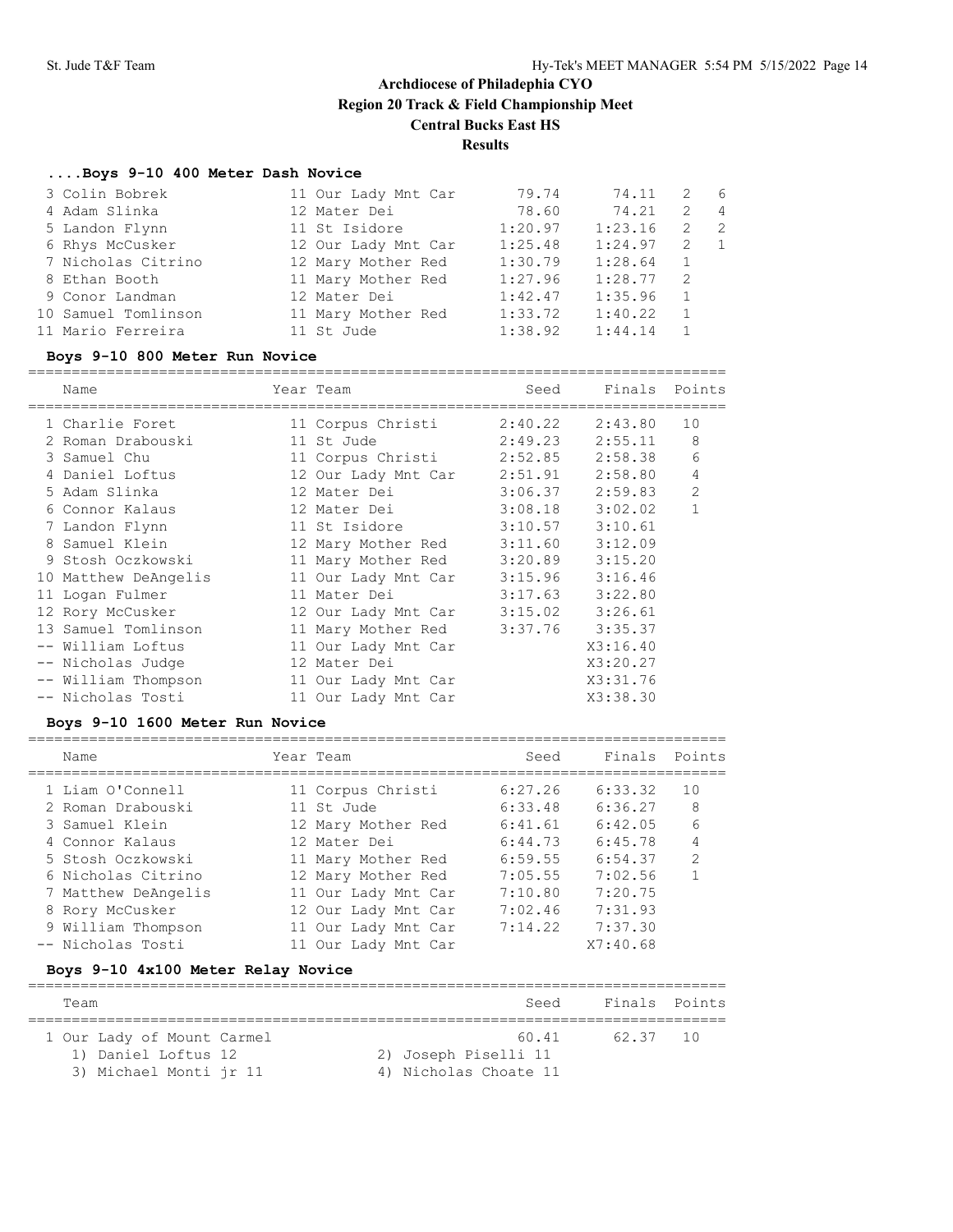## **Results**

### **....Boys 9-10 4x100 Meter Relay Novice**

| 2 Our Lady of Guadalupe |                        | 65.27 | 63.81 | 8              |
|-------------------------|------------------------|-------|-------|----------------|
| 1) Luca DiFilippo 11    | 2) Xavier Young 12     |       |       |                |
| 3) Declan Koestler 12   | 4) Ian Perez 11        |       |       |                |
| 3 Mater Dei             |                        | 67.62 | 66.86 | 6              |
| 1) Connor Kenny         | 2) Logan Fulmer 11     |       |       |                |
| 3) Connor Kalaus 12     | 4) Flynn Hartmann 12   |       |       |                |
| 4 Corpus Christi        |                        | 59.39 | 68.93 | 4              |
| 1) Michael Harper 11    | 2) Ryan O'Connor 12    |       |       |                |
| 3) Austin Naldzin 12    | 4) Michael Herr 12     |       |       |                |
| 5 Mary Mother Redeemer  |                        | 62.10 | 70.72 | $\overline{2}$ |
| 1) Andrew Bae 11        | 2) Nathan Bisignaro 11 |       |       |                |
| 3) Dean Thornton 11     | 4) LJ Thornton 11      |       |       |                |

#### **Boys 9-10 4x200 Meter Relay Novice**

================================================================================ Team Seed Finals Points ================================================================================ 1 Our Lady of Mount Carmel 2:13.57 2:11.84 10 1) Daniel Loftus 12 2) Joseph Piselli 11 3) Michael Monti jr 11  $\hskip10mm$  4) Colin Bobrek 11 2 Our Lady of Guadalupe 2:25.25 2:14.53 8 1) Xavier Young 12 2) Declan Koestler 12 3) Luca DiFilippo 11 (4) Ian Perez 11 3 Mater Dei 2:22.58 2:20.22 6 1) Adam Slinka 12 2) Connor Kenny 3) Logan Fulmer 11 1988 (4) Flynn Hartmann 12 4 Mary Mother Redeemer 2:30.62 2:22.39 4 1) Colin Flaherty 11 2) Nathan Bisignaro 11 3) Dean Thornton 11 4) LJ Thornton 11 5 Corpus Christi 2:18.69 2:27.94 2 1) Ryan O'Connor 12 2) Austin Naldzin 12 3) Samuel Chu 11 4) Michael Herr 12

#### **Boys 9-10 High Jump Novice**

| Name                 | Year Team           | Seed        | Finals       | Points        |
|----------------------|---------------------|-------------|--------------|---------------|
| 1 Liam O'Connell     | 11 Corpus Christi   | $3 - 10.00$ | $4 - 00.00$  | 10            |
| 2 Nicholas Choate    | 11 Our Lady Mnt Car | $3 - 04.00$ | $3 - 10.00$  | 8             |
| 3 Samuel Chu         | 11 Corpus Christi   | $4 - 00.00$ | $3 - 08.00$  | 5             |
| 3 Colin Bobrek       | 11 Our Lady Mnt Car | $3 - 08.00$ | $3 - 08.00$  | 5             |
| 5 Joseph Piselli     | 11 Our Lady Mnt Car | $3 - 10.00$ | $J3 - 06.00$ | $\mathcal{D}$ |
| 6 Luca DiFilippo     | 11 Our Lady of Guad | $3 - 06.00$ | $J3 - 06.00$ |               |
| 7 Michael Lemailloux | 12 Mater Dei        | $3 - 06.00$ | $3 - 02.00$  |               |
| -- LJ Thornton       | 11 Mary Mother Red  | $3 - 02.00$ | ΝH           |               |
|                      |                     |             |              |               |

## **Boys 9-10 Long Jump Novice**

| Name              |  | Year Team          | Seed         | Finals Points |     |  |  |  |  |
|-------------------|--|--------------------|--------------|---------------|-----|--|--|--|--|
|                   |  |                    |              |               |     |  |  |  |  |
| 1 Jaxson Fulmer   |  | 11 Mater Dei       | $12 - 03.00$ | $14 - 02.50$  | 1 N |  |  |  |  |
| 2 Colin Flaherty  |  | 11 Mary Mother Red | $11 - 10.00$ | $12 - 00.00$  | 8   |  |  |  |  |
| 3 Joshua Mitchell |  | 11 St Isidore      | $11 - 01.50$ | $11 - 06.00$  | 6   |  |  |  |  |
| 4 Michael Harper  |  | 11 Corpus Christi  | $11 - 09.00$ | $11 - 04.00$  |     |  |  |  |  |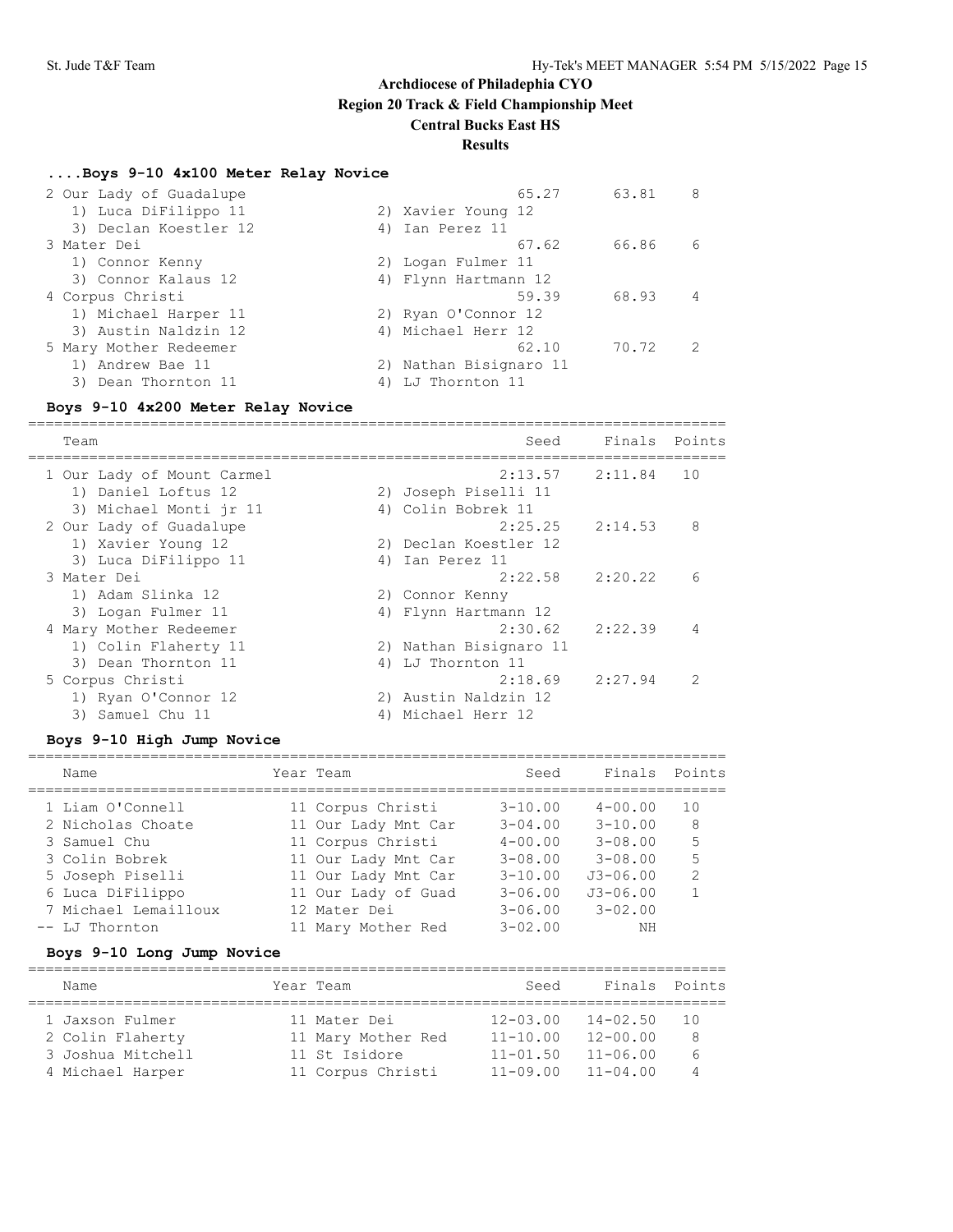# **....Boys 9-10 Long Jump Novice**

| 5 Michael Monti jr   | 11 Our Lady Mnt Car | $11 - 00.00$ | $10 - 07.00$ | 2 |
|----------------------|---------------------|--------------|--------------|---|
| 6 Landon Flynn       | 11 St Isidore       | $9 - 04.00$  | $10 - 03.50$ |   |
| 7 Mario Ferreira     | 11 St Jude          | $8 - 11.00$  | $10 - 03.00$ |   |
| 8 Rhys McCusker      | 12 Our Lady Mnt Car | $9 - 06.00$  | $10 - 00.50$ |   |
| 9 Michael Lemailloux | 12 Mater Dei        | $9 - 02.00$  | $9 - 11.50$  |   |
| 10 Samuel Tomlinson  | 11 Mary Mother Red  | $8 - 01.00$  | $9 - 00.00$  |   |
| 11 Roman Solana      | 11 Our Lady Mnt Car | $8 - 00.00$  | $7 - 04.50$  |   |
| 12 Benjamin Musitano | 11 Mary Mother Red  | $8 - 04.00$  | $7 - 04.00$  |   |
|                      |                     |              |              |   |

### **Boys 9-10 Shot Put Novice**

| Name                 |    | Year Team           | Seed         | Finals        | Points         |
|----------------------|----|---------------------|--------------|---------------|----------------|
| 1 Spencer Harmonosky |    | 11 St. Isidore      | $23 - 00.00$ | $22 - 10.00$  | 10             |
| 2 Austin Naldzin     |    | 12 Corpus Christi   | $18 - 08.00$ | $21 - 04.00$  | 8              |
| 3 Ethan Booth        | 11 | Mary Mother Red     | $20 - 09.00$ | $19 - 07.00$  | 6              |
| 4 Nicholas Choate    |    | 11 Our Lady Mnt Car | $17 - 02.00$ | $19 - 03.50$  | 4              |
| 5 Christian Demarco  |    | 11 St Isidore       | $17 - 11.00$ | $17 - 01.00$  | $\mathfrak{D}$ |
| 6 Nathan Bisignaro   |    | 11 Mary Mother Red  | $18 - 03.50$ | $16 - 07.00$  |                |
| 7 Connor Kenny       |    | Mater Dei           | $16 - 09.00$ | $15 - 09.00$  |                |
| 8 Vincent Gudz       |    | 11 Mater Dei        | $14 - 04.00$ | $15 - 04.50$  |                |
| 9 Benjamin Musitano  |    | 11 Mary Mother Red  | $11 - 10.00$ | $14 - 11.00$  |                |
| 10 Ryan O'Connor     |    | 12 Corpus Christi   | $13 - 09.50$ | $14 - 00.50$  |                |
| 11 Nicholas Judge    |    | 12 Mater Dei        | $14 - 09.50$ | $11 - 07.50$  |                |
| -- Conor Landman     |    | 12 Mater Dei        |              | $X11 - 04.00$ |                |
|                      |    |                     |              |               |                |

## **Boys 11-12 100 Meter Dash Minor**

| Name                | Year Team           | Seed  | Prelims            | H#             |
|---------------------|---------------------|-------|--------------------|----------------|
| Preliminaries       |                     |       |                    |                |
| 1 Logan Yeagle      | 09 Corpus Christi   | 12.58 | 12.710             | $\overline{3}$ |
| 2 Pearce Ouinn      | 09 Our Lady of Guad | 13.34 | 13.140             | 1              |
| 3 Nolan Rio         | 09 Mary Mother Red  | 13.20 | 13.190             | - 2            |
| 4 Matt O'Connell    | 09 Corpus Christi   | 14.15 | 14.02q             | $\mathbf{1}$   |
| 5 Gavin Santiago    | 09 Our Lady of Guad | 14.60 | 14.84q             | 2              |
| 6 Matthew Thomas    | 09 Our Lady of Guad | 14.96 | 15.27 <sub>q</sub> | 3              |
| 7 Edward Booth      | 10 Mary Mother Red  | 15.18 | 15.62 <sub>q</sub> | 3              |
| 8 Shane Waldspurger | 09 St Isidore       | 16.02 | 15.84q             | 2              |
| 9 Joshua Kehoe      | 10 Our Lady Mnt Car | 16.79 | 16.38              | 2              |
| 10 Matthew Alegado  | 10 St Jude          | 16.05 | 16.53              | $\mathbf 1$    |
| 11 Sean McHutchison | 09 Our Lady Mnt Car | 16.81 | 16.84              | 3              |
| 12 Marty Hagarty    | 10 Corpus Christi   | 17.29 | 16.89              | $\mathbf{1}$   |
| 13 John Sweeney V   | 09 Mary Mother Red  | 16.48 | 17.06              | 1              |
| 14 Shane Greco      | 10 Our Lady Mnt Car | 16.87 | 17.27              | 3              |
| 15 Edward Garlick   | 10 St Isidore       | 17.07 | 17.60              | 2              |
| 16 Nicholas Kovac   | 09 St Jude          | 18.38 | 17.96              | $\mathbf{1}$   |
| -- Jacob Parvin     | 10 Our Lady Mnt Car |       | X17.44             | 3              |
| -- Ben Miller       | 10 Corpus Christi   |       | X21.35             | 2              |
| -- Jack Ykoruk      | 09 Corpus Christi   |       | X23.51             | 3              |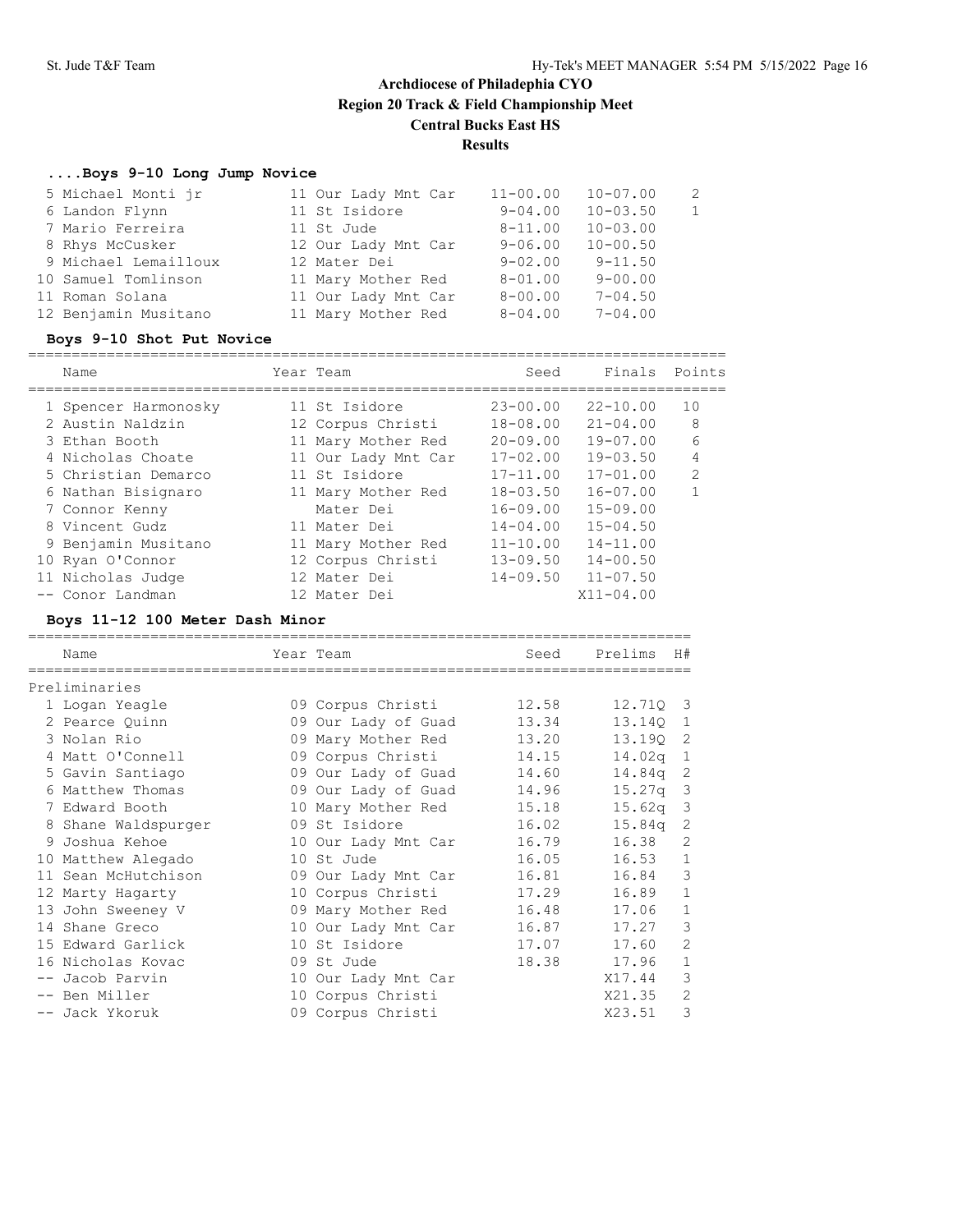#### **Boys 11-12 100 Meter Dash Minor**

|        | Name                | Year Team           | Prelims | Finals Points |               |
|--------|---------------------|---------------------|---------|---------------|---------------|
| Finals |                     |                     |         |               |               |
|        | 1 Logan Yeagle      | 09 Corpus Christi   | 12.71   | 12.47         | 10            |
|        | 2 Pearce Ouinn      | 09 Our Lady of Guad | 13.14   | 13.05         | 8             |
|        | 3 Nolan Rio         | 09 Mary Mother Red  | 13.19   | 13.10         | 6             |
|        | 4 Matt O'Connell    | 09 Corpus Christi   | 14.02   | 14.27         | 4             |
|        | 5 Gavin Santiago    | 09 Our Lady of Guad | 14.84   | 14.44         | $\mathcal{L}$ |
|        | 6 Matthew Thomas    | 09 Our Lady of Guad | 15.27   | 15.37         |               |
|        | 7 Edward Booth      | 10 Mary Mother Red  | 15.62   | 15.52         |               |
|        | 8 Shane Waldspurger | 09 St Isidore       | 15.84   | 15.74         |               |
|        |                     |                     |         |               |               |

#### **Boys 11-12 200 Meter Dash Minor**

=================================================================================== Name Year Team Seed Finals H# Points =================================================================================== 1 Logan Yeagle 09 Corpus Christi 26.73 27.32 3 10 2 Nolan Rio 09 Mary Mother Red 28.61 28.40 3 8 3 Matt Ruffels 09 Corpus Christi 29.39 29.32 3 6 4 Gavin Santiago 09 Our Lady of Guad 31.81 30.84 3 4 5 Owen Gaylord 09 Mary Mother Red 27.71 31.42 3 2 6 Benjamin Maugle 09 St Isidore 32.34 31.64 3 1 7 Vincent Mignon 10 Our Lady of Guad 33.80 33.46 3 8 Ryan Tenuta 10 Mary Mother Red 35.71 34.53 2 9 Ethan Birnbrauer 09 Mater Dei 34.90 1 10 Matthew Alegado 10 St Jude 37.26 35.13 2 11 Nate Chu 09 Corpus Christi 35.73 1 12 Jacob Parvin 10 Our Lady Mnt Car 36.51 37.30 2 13 Hayden Jackson 10 Mater Dei 39.57 38.87 2 14 Shane Greco 10 Our Lady Mnt Car 36.87 39.72 2 15 Sean McHutchison 09 Our Lady Mnt Car 38.06 40.67 2 -- Jack Ykoruk 09 Corpus Christi X54.60 1

#### **Boys 11-12 400 Meter Dash Minor**

| Name             |                                                                                                                                                                                                                                                         | Seed                                                                                                                                                                                                                                                                                                                                                     | Finals   |                | H# Points      |
|------------------|---------------------------------------------------------------------------------------------------------------------------------------------------------------------------------------------------------------------------------------------------------|----------------------------------------------------------------------------------------------------------------------------------------------------------------------------------------------------------------------------------------------------------------------------------------------------------------------------------------------------------|----------|----------------|----------------|
|                  |                                                                                                                                                                                                                                                         | 64.79                                                                                                                                                                                                                                                                                                                                                    | 62.92    | 3              | 10             |
|                  |                                                                                                                                                                                                                                                         | 69.15                                                                                                                                                                                                                                                                                                                                                    | 65.49    | 3              | 8              |
|                  |                                                                                                                                                                                                                                                         | 73.08                                                                                                                                                                                                                                                                                                                                                    | 65.81    | 3              | 6              |
|                  |                                                                                                                                                                                                                                                         | 70.20                                                                                                                                                                                                                                                                                                                                                    | 66.24    | 3              | 4              |
|                  |                                                                                                                                                                                                                                                         | 65.54                                                                                                                                                                                                                                                                                                                                                    | 67.49    | 3              | $\overline{2}$ |
|                  |                                                                                                                                                                                                                                                         | 73.86                                                                                                                                                                                                                                                                                                                                                    | 69.16    | 3              |                |
|                  |                                                                                                                                                                                                                                                         | 68.93                                                                                                                                                                                                                                                                                                                                                    | 69.60    | 3              |                |
|                  |                                                                                                                                                                                                                                                         | 75.69                                                                                                                                                                                                                                                                                                                                                    | 78.73    | $\overline{2}$ |                |
|                  |                                                                                                                                                                                                                                                         |                                                                                                                                                                                                                                                                                                                                                          | 79.02    |                |                |
| Shane Greco      |                                                                                                                                                                                                                                                         | 1:22.72                                                                                                                                                                                                                                                                                                                                                  | 1:21.50  | 2              |                |
|                  |                                                                                                                                                                                                                                                         | 1:28.61                                                                                                                                                                                                                                                                                                                                                  | 1:22.43  | 2              |                |
|                  |                                                                                                                                                                                                                                                         | 1:20.26                                                                                                                                                                                                                                                                                                                                                  | 1:28.07  | 2              |                |
| Sean McHutchison |                                                                                                                                                                                                                                                         | 1:26.53                                                                                                                                                                                                                                                                                                                                                  | 1:28.62  | 2              |                |
| Jeffrey Thomson  |                                                                                                                                                                                                                                                         | 1:25.57                                                                                                                                                                                                                                                                                                                                                  | 1:29.66  | 2              |                |
| Marty Hagarty    |                                                                                                                                                                                                                                                         |                                                                                                                                                                                                                                                                                                                                                          | X1:25.21 |                |                |
|                  |                                                                                                                                                                                                                                                         |                                                                                                                                                                                                                                                                                                                                                          | X1:49.54 |                |                |
|                  | 1 Matt Ruffels<br>2 Jimmy Roberts<br>3 Ouinlan Adams<br>4 Cullen Heck<br>5 Owen Gaylord<br>6 Benjamin Maugle<br>7 Matthew Thomas<br>8 Jack Iampietro<br>9 Ethan Birnbrauer<br>10.<br>11 Hayden Jackson<br>12 Joshua Klein<br>13<br>14<br>-- Jack Ykoruk | Year Team<br>09 Corpus Christi<br>09 Corpus Christi<br>10 Our Lady Mnt Car<br>10 Corpus Christi<br>09 Mary Mother Red<br>09 St Isidore<br>09 Our Lady of Guad<br>10 Our Lady of Guad<br>09 Mater Dei<br>10 Our Lady Mnt Car<br>10 Mater Dei<br>09 Mary Mother Red<br>09 Our Lady Mnt Car<br>10 Mary Mother Red<br>10 Corpus Christi<br>09 Corpus Christi |          |                |                |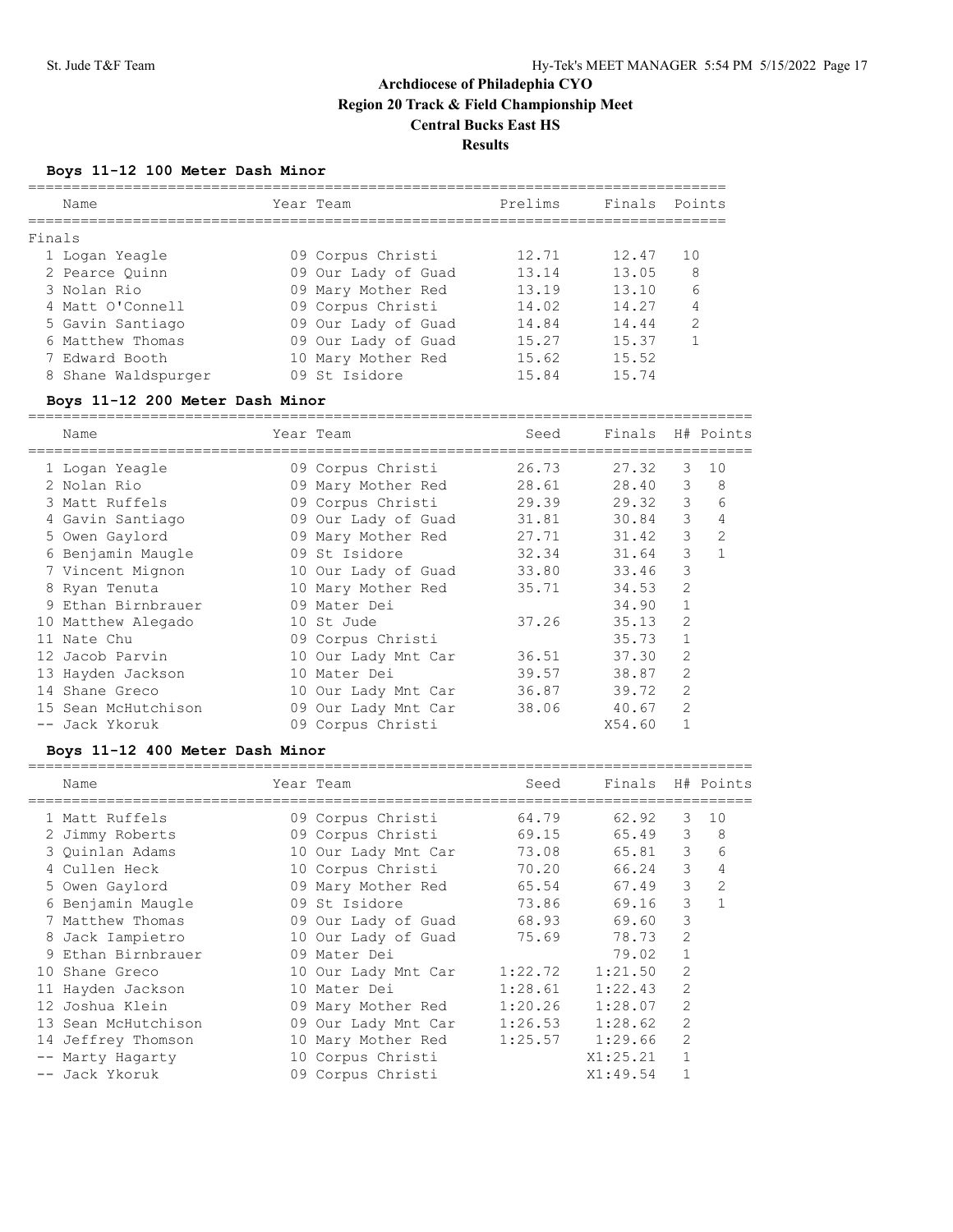## **Boys 11-12 800 Meter Run Minor**

| Name                 | Year Team           | Seed    | Finals Points |               |
|----------------------|---------------------|---------|---------------|---------------|
| 1 Matthew Tate       | 09 Mary Mother Red  | 2:34.59 | 2:34.35       | 10            |
| 2 Alex Lupinacci     | 09 Mary Mother Red  | 2:34.08 | 2:35.17       | 8             |
| 3 Gavin Mahon        | 09 St Isidore       | 2:36.87 | 2:40.61       | 6             |
| 4 Max Casadei        | 09 Mary Mother Red  | 2:40.71 | 2:42.18       | 4             |
| 5 Matt Ruffels       | 09 Corpus Christi   | 2:42.64 | 2:42.21       | $\mathcal{L}$ |
| 6 Marco Pocai        | 10 Our Lady Mnt Car | 2:42.27 | 2:43.51       |               |
| 7 Gregory Hock       | 09 Our Lady Mnt Car | 2:42.59 | 2:55.19       |               |
| 8 Bobby Wright       | 10 Our Lady Mnt Car | 2:49.34 | 3:02.26       |               |
| 9 Jack Iampietro     | 10 Our Lady of Guad | 2:58.69 | 3:05.27       |               |
| 10 Ethan Birnbrauer  | 09 Mater Dei        |         | 3:06.68       |               |
| 11 Chris O'Connor    | 10 Corpus Christi   | 2:57.82 | 3:07.85       |               |
| 12 Brayden Stabinski | 10 Corpus Christi   | 3:23.53 | 3:15.68       |               |
| -- Joshua Kehoe      | 10 Our Lady Mnt Car |         | X3:04.78      |               |
| -- Jack Elliott      | 09 Our Lady Mnt Car |         | X3:09.14      |               |
|                      |                     |         |               |               |

## **Boys 11-12 1600 Meter Run Minor**

| Name                | Year Team           | Seed    | Finals   | Points         |
|---------------------|---------------------|---------|----------|----------------|
| 1 Matthew Tate      | 09 Mary Mother Red  | 5:39.65 | 5:30.93  | 10             |
| 2 Alex Lupinacci    | 09 Mary Mother Red  | 5:43.60 | 5:34.44  | 8              |
| 3 Marco Pocai       | 10 Our Lady Mnt Car | 5:40.80 | 5:39.86  | 6              |
| 4 Max Casadei       | 09 Mary Mother Red  | 5:58.22 | 5:41.13  | 4              |
| 5 Gavin Mahon       | 09 St Isidore       | 5:55.15 | 5:49.33  | $\mathfrak{D}$ |
| 6 Gregory Hock      | 09 Our Lady Mnt Car | 5:42.20 | 5:49.45  |                |
| 7 Declan Zakarewicz | 09 St. Jude         | 6:17.94 | 5:55.81  |                |
| 8 Tommy Goettner    | 10 St. Jude         | 6:12.05 | 6:14.84  |                |
| 9 Bobby Wright      | 10 Our Lady Mnt Car | 6:06.24 | 6:16.06  |                |
| 10 Chris O'Connor   | 10 Corpus Christi   | 6:18.07 | 6:27.07  |                |
| 11 Evan Fahey       | 10 Our Lady of Guad | 6:28.88 | 6:31.81  |                |
| -- Joshua Kehoe     | 10 Our Lady Mnt Car |         | X6:41.57 |                |

## **Boys 11-12 4x100 Meter Relay Minor**

| Team                                              |    | Seed                                    | Finals | Points |
|---------------------------------------------------|----|-----------------------------------------|--------|--------|
| 1 Corpus Christi                                  |    | 50.38                                   | 56.46  | 1 O    |
| 1) Matt O'Connell 09<br>3) Cullen Heck 10         | 4) | 2) Jimmy Roberts 09<br>Dylan Naldzin 09 |        |        |
| 2 Our Lady of Guadalupe<br>1) Vincent Mignon 10   |    | 66.91<br>2) Pearce Ouinn 09             | 59.71  | 8      |
| 3) Evan Fahey 10<br>3 Mary Mother Redeemer        |    | 4) Gavin Santiago 09<br>56.92           | 61.23  | 6      |
| 1) Edward Booth 10<br>3) Nolan Rio 09             | 4) | 2) Tyler Boudreau 10<br>Ryan Tenuta 10  |        |        |
| 4 Our Lady of Mount Carmel<br>1) Ouinlan Adams 10 |    | 60.79<br>2) Bobby Wright 10             | 63.38  | 4      |
| 3) Erik Chelminski 10                             | 4) | Matthew Sweeney 09                      |        |        |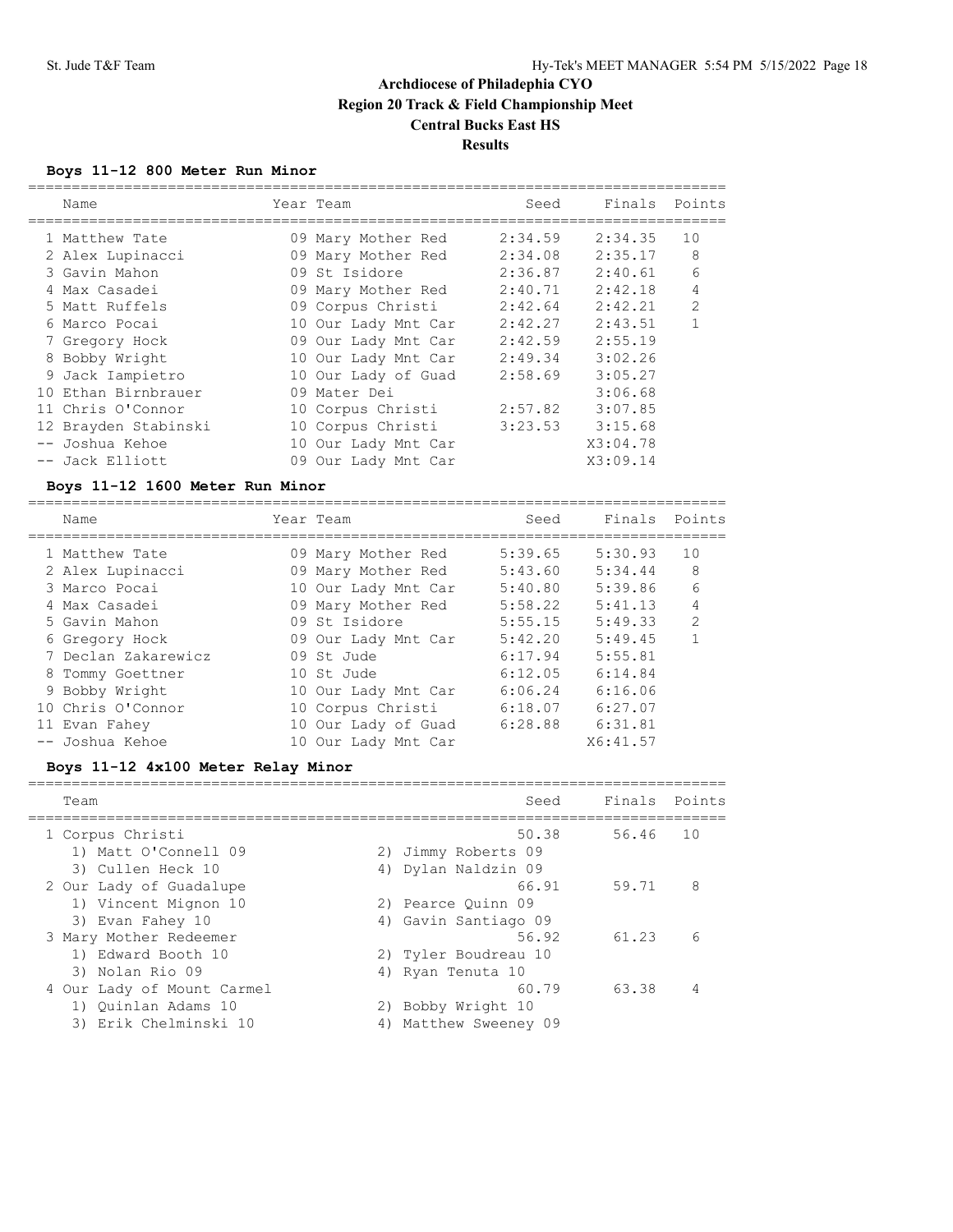## **Boys 11-12 4x200 Meter Relay Minor**

| Team                       |    | Seed                  | Finals Points |                |
|----------------------------|----|-----------------------|---------------|----------------|
|                            |    |                       |               |                |
| 1 Our Lady of Mount Carmel |    | 2:15.18               | 2:06.28       | 1 O            |
| 1) Ouinlan Adams 10        |    | 2) Marco Pocai 10     |               |                |
| 3) Erik Chelminski 10      |    | 4) Matthew Sweeney 09 |               |                |
| 2 Our Lady of Guadalupe    |    | 2:01.55               | 2:10.52       | 8              |
| 1) Pearce Ouinn 09         |    | 2) Vincent Mignon 10  |               |                |
| 3) Evan Fahey 10           |    | 4) Jack Iampietro 10  |               |                |
| 3 Corpus Christi           |    |                       | 2:12.75       | 6              |
| 1) Anthony Panico 09       |    | 2) Jimmy Roberts 09   |               |                |
| 3) Brayden Stabinski 10    |    | 4) Ryan Ykoruk 09     |               |                |
| 4 Mary Mother Redeemer     |    | 2:20.39               | 2:26.83       | $\overline{4}$ |
| 1) Joshua Klein 09         |    | 2) Tyler Boudreau 10  |               |                |
| 3) John Sweeney V 09       |    | 4) Ryan Tenuta 10     |               |                |
| 5 Corpus Christi 'B'       |    |                       | x2:38.93      |                |
| 1) Chris O'Connor 10       |    | 2) Nate Chu 09        |               |                |
| 3) Ben Miller 10           | 4) | Marty Hagarty 10      |               |                |

#### **Boys 11-12 High Jump Minor** ================================================================================

| Name              | Year Team           | Seed        | Finals       | Points        |
|-------------------|---------------------|-------------|--------------|---------------|
| 1 Anthony Panico  | 09 Corpus Christi   | $4 - 00.00$ | $4 - 04.00$  | 10            |
| 2 Tommy Goettner  | 10 St Jude          | $4 - 04.00$ | $J4 - 02.00$ | 8             |
| 3 Sawyer Roman    | 09 Our Lady Mnt Car | $4 - 04.00$ | $J4 - 02.00$ | 6             |
| 4 Ryan Ykoruk     | 09 Corpus Christi   | $3 - 10.00$ | $J3 - 08.00$ | 4             |
| 5 Erik Chelminski | 10 Our Lady Mnt Car | $3 - 10.00$ | $J3 - 08.00$ | $\mathcal{D}$ |
| 6 Trace Shoemaker | 10 Mary Mother Red  | $3 - 04.00$ | $J3 - 08.00$ |               |
| -- Owen Gaylord   | 09 Mary Mother Red  | $4 - 06.00$ | ΝH           |               |
| -- Ben Miller     | 10 Corpus Christi   |             | NΗ           |               |
| -- Eddie Soteros  | 09 St. Jude         | $4 - 09.00$ | NΗ           |               |

## **Boys 11-12 Long Jump Minor**

| Name                | Year Team           | Seed         | Finals       |               | H# Points |
|---------------------|---------------------|--------------|--------------|---------------|-----------|
| 1 Dylan Naldzin     | 09 Corpus Christi   | $14 - 10.00$ | $14 - 10.50$ | 2             | 10        |
| 2 Matt O'Connell    | 09 Corpus Christi   | $13 - 05.00$ | $13 - 10.50$ | 2             | -8        |
| 3 Cullen Heck       | 10 Corpus Christi   | $12 - 08.00$ | $13 - 08.00$ | $\mathcal{L}$ | 6         |
| 4 Benjamin Maugle   | 09 St. Isidore      | $11 - 09.50$ | $13 - 03.50$ | 2             | 4         |
| 5 Sawyer Roman      | 09 Our Lady Mnt Car | $14 - 07.00$ | $12 - 10.50$ | 2             | 1.50      |
| 5 Edward Booth      | 10 Mary Mother Red  | $11 - 08.50$ | $12 - 10.50$ | 2             | 1.50      |
| 7 Declan Zakarewicz | 09 St. Jude         | $11 - 09.00$ | $12 - 03.00$ | 2             |           |
| 8 Gavin Mahon       | 09 St Isidore       | $11 - 11.00$ | $11 - 05.00$ | 2             |           |
| 9 Shane Waldspurger | 09 St Isidore       | $11 - 06.00$ | $10 - 01.00$ | 2             |           |
| 10 Matthew Alegado  | 10 St Jude          | $7 - 08.00$  | $9 - 08.00$  |               |           |
| 11 Hayden Jackson   | 10 Mater Dei        | $8 - 04.00$  | $9 - 04.00$  | $\mathcal{L}$ |           |
| 12 Jeffrey Thomson  | 10 Mary Mother Red  |              | $7 - 11.50$  |               |           |
| -- Edward Garlick   | 10 St Isidore       |              | $X8 - 10.50$ |               |           |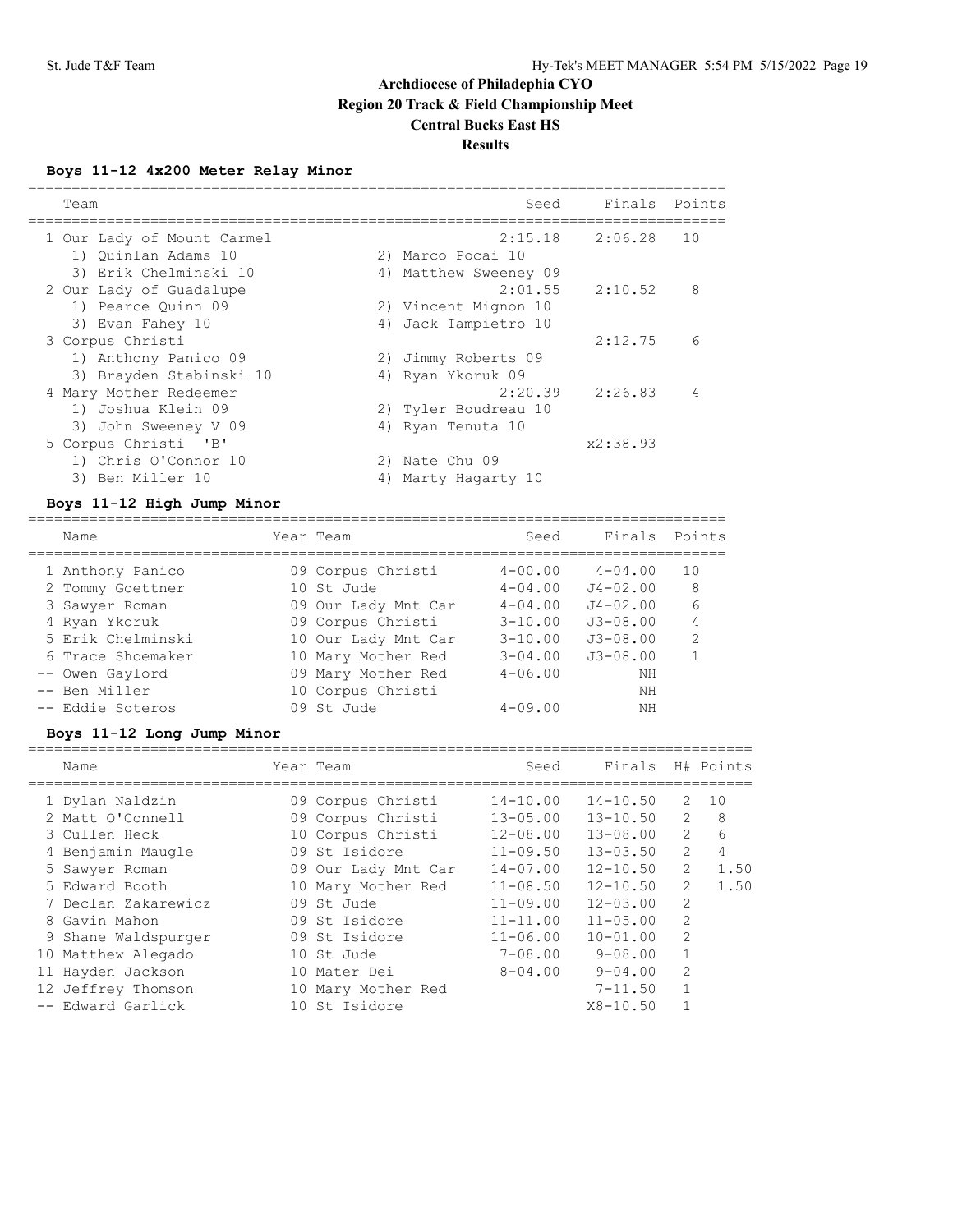### **Boys 11-12 Shot Put Minor**

| Name              | Year Team           | Seed         | Finals        | Points         |
|-------------------|---------------------|--------------|---------------|----------------|
| 1 Logan Yeagle    | 09 Corpus Christi   | $33 - 08.00$ | $34 - 04.50$  | 10             |
| 2 Anthony Panico  | 09 Corpus Christi   | $33 - 05.00$ | $33 - 05.50$  | 8              |
| 3 Dylan Naldzin   | 09 Corpus Christi   | $33 - 03.00$ | $31 - 10.00$  | 6              |
| 4 Sawyer Roman    | 09 Our Lady Mnt Car | $27 - 04.00$ | $28 - 02.50$  | 4              |
| 5 Nicholas Kovac  | 09 St. Jude         | $27 - 10.00$ | $27 - 01.00$  | $\mathfrak{D}$ |
| 6 Tyler Boudreau  | 10 Mary Mother Red  | $24 - 09.50$ | $26 - 05.50$  |                |
| 7 John Sweeney V  | 09 Mary Mother Red  | $24 - 09.50$ | $23 - 11.00$  |                |
| 8 Milan Saxena    | 10 Our Lady Mnt Car | $22 - 05.00$ | $19 - 09.00$  |                |
| 9 Trace Shoemaker | 10 Mary Mother Red  | $18 - 08.00$ | $18 - 01.00$  |                |
| 10 Jacob Parvin   | 10 Our Lady Mnt Car | $17 - 01.00$ | $14 - 07.00$  |                |
| -- Nate Chu       | 09 Corpus Christi   |              | $X24 - 10.00$ |                |

#### **Boys 13-15 100 Meter Dash Cadet**

============================================================================ Name  $Year$  Team Seed Prelims  $H#$ ============================================================================ Preliminaries 1 Stone Stefan 08 St Jude 12.59 12.74Q 3 2 Jack Druger 08 Our Lady Mnt Car 12.73 12.82Q 2 3 Aiden Fleming 08 Mary Mother Red 13.00 12.91Q 1 4 Jarrett Mott 07 Mary Mother Red 13.29 13.34q 1 5 Carson Fulmer 08 Corpus Christi 13.36 13.46q 2 6 Luke Perrotta 08 Our Lady Mnt Car 13.42 13.60q 3 7 Jack Kelleher 08 St Jude 13.94 14.01q 1 8 Holden Sesso 08 Mater Dei 13.91 14.19q 2 9 Andrew Bott 08 Mary Mother Red 13.39 14.37 3 10 Christopher Green 08 Corpus Christi 14.12 14.39 1 11 Joshua Scherer 08 St John the Baptist 14.51 14.79 2 12 Noah Makarichev 08 Corpus Christi 15.07 14.86 2 13 Thomas Mattingly 68 Mater Dei 14.82 14.99 3 14 Sam Bridwell 07 Mater Dei 15.78 15.31 1 15 Hunter Bobrek 08 Our Lady Mnt Car 14.78 15.72 3 -- Cole Sloan 08 Our Lady Mnt Car X15.11 1 -- John Adams 08 Our Lady Mnt Car X20.50 2

#### **Boys 13-15 100 Meter Dash Cadet**

| Name            | Year Team           | Prelims | Finals Points |               |
|-----------------|---------------------|---------|---------------|---------------|
| Finals          |                     |         |               |               |
| 1 Stone Stefan  | 08 St. Jude         | 12.74   | 12.51         | 1 O           |
| 2 Jack Druger   | 08 Our Lady Mnt Car | 12.82   | 12.71         | 8             |
| 3 Aiden Fleming | 08 Mary Mother Red  | 12.91   | 12.94         | 6             |
| 4 Carson Fulmer | 08 Corpus Christi   | 13.46   | 13.21         | 4             |
| 5 Jarrett Mott  | 07 Mary Mother Red  | 13.34   | 13.27         | $\mathcal{D}$ |
| 6 Luke Perrotta | 08 Our Lady Mnt Car | 13.60   | 13.31         |               |
| 7 Jack Kelleher | 08 St. Jude         | 14.01   | 13.87         |               |
|                 |                     |         |               |               |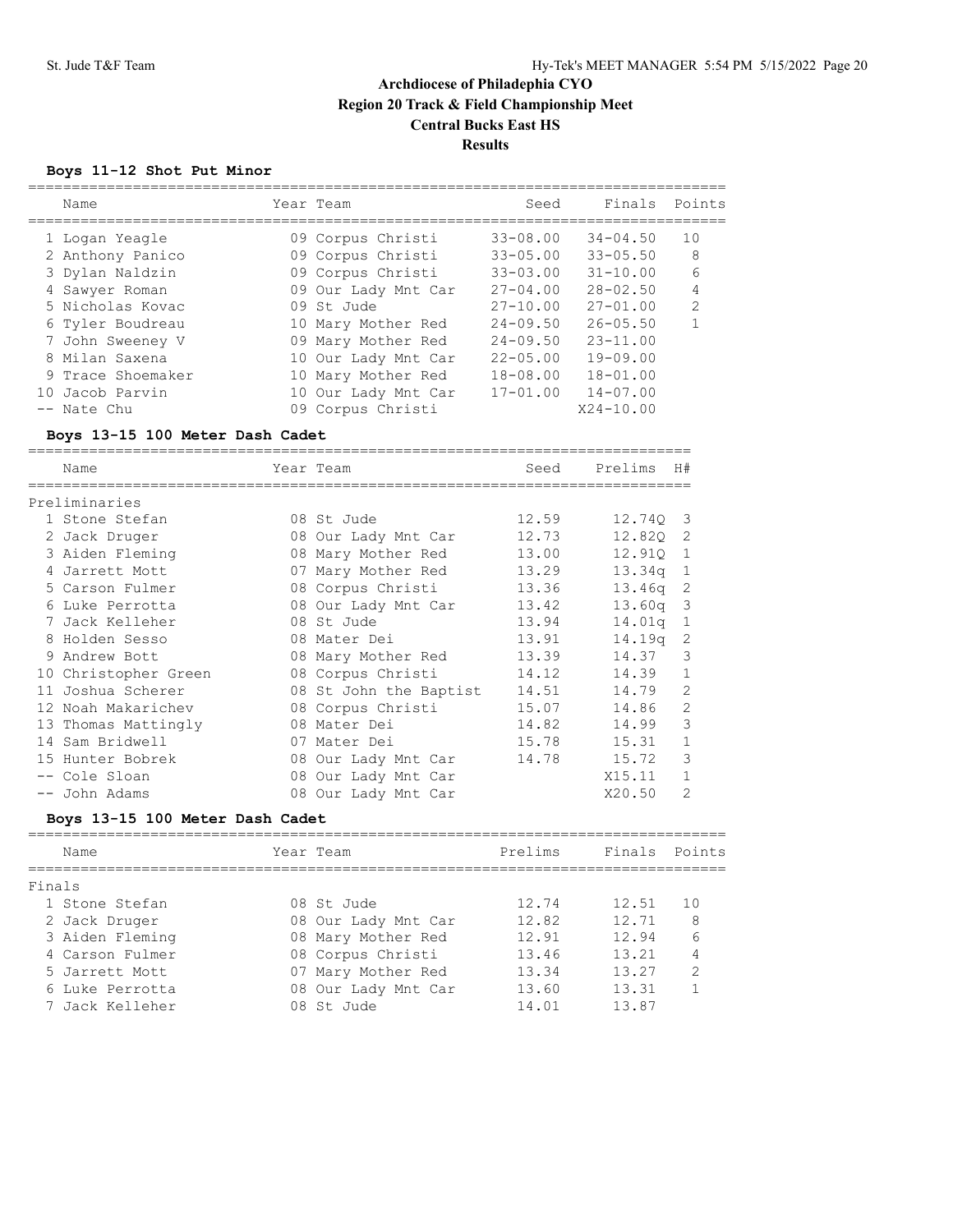## **Boys 13-15 200 Meter Dash Cadet**

|                                 | Name              |  | Year Team                      | Seed  | Finals H# Points |                |                |
|---------------------------------|-------------------|--|--------------------------------|-------|------------------|----------------|----------------|
|                                 | 1 Stone Stefan    |  | 08 St Jude                     | 26.53 | 26.81            | 3              | 10             |
|                                 | 2 Jack Druger     |  | 08 Our Lady Mnt Car 27.88      |       | 26.82            | 3              | 8              |
|                                 | 3 Robert Boudreau |  | 07 Mary Mother Red             | 28.09 | 28.02            | 3              | 6              |
|                                 | 4 Luke Perrotta   |  | 08 Our Lady Mnt Car 27.38      |       | 28.31            | $\mathcal{S}$  | $\overline{4}$ |
|                                 | 5 Aiden Fleming   |  | 08 Mary Mother Red 27.98       |       | 28.81            | 3              | 1.50           |
|                                 | 5 Jarrett Mott    |  | 07 Mary Mother Red 27.90       |       | 28.81            | 3              | 1.50           |
|                                 | 7 Cooper Helm     |  | 08 Corpus Christi              | 27.96 | 29.04            | 3              |                |
|                                 | 8 Jack Kelleher   |  | 08 St. Jude                    |       | 29.42            | $\overline{2}$ |                |
|                                 | 9 Hunter Bobrek   |  | 08 Our Lady Mnt Car 31.35      |       | 31.66            | $\overline{2}$ |                |
|                                 | 10 Sam Bridwell   |  | 07 Mater Dei                   | 31.91 | 31.91            | $\overline{2}$ |                |
|                                 | 11 Joshua Scherer |  | 08 St John the Baptist 31.20   |       | 32.13            | $\overline{2}$ |                |
|                                 | 12 Jay Friend     |  | 08 Mater Dei                   |       | 33.90            | $\overline{2}$ |                |
|                                 | -- Kevin Perry    |  | 08 Our Lady Mnt Car            |       | X35.10           | $\mathbf{1}$   |                |
|                                 | -- John Adams     |  | 08 Our Lady Mnt Car            |       | X46.69           | $\overline{2}$ |                |
| Boys 13-15 400 Meter Dash Cadet |                   |  |                                |       |                  |                |                |
|                                 | Name              |  | Year Team                      | Seed  | Finals           |                | H# Points      |
|                                 | 1 Stephen Heckler |  | 07 Corpus Christi              | 60.11 | 59.09            | $\mathcal{L}$  | 10             |
|                                 | 2 Aiden Fleming   |  | 08 Mary Mother Red 64.35 61.18 |       |                  | $\mathbf{2}$   | $_{\rm 8}$     |
|                                 | 3 Cooper Helm     |  | 08 Corpus Christi              | 61.97 | 61.66            | $\overline{2}$ | 6              |
|                                 | 4 Jarrett Mott    |  | 07 Mary Mother Red 64.94       |       | 66.55            | $\overline{2}$ | $\overline{4}$ |
|                                 | 5 Enzo Solana     |  | 08 Our Lady Mnt Car 66.87      |       | 68.48            | $\mathbf{2}$   | $\overline{c}$ |
|                                 | 6 Joshua Scherer  |  | 08 St John the Baptist 73.08   |       | 70.75            | $\overline{2}$ | $\mathbf{1}$   |
|                                 | 7 Stone Stefan    |  | 08 St Jude                     | 74.24 | 71.06            | $\mathbf{1}$   |                |
|                                 | 8 Xander Morsby   |  | 08 Mary Mother Red 68.18       |       | 75.69            | $\overline{2}$ |                |
|                                 | 9 Kevin Perry     |  | 08 Our Lady Mnt Car 1:23.05    |       | 1:21.77          | $\mathbf{1}$   |                |
|                                 |                   |  |                                |       |                  |                |                |

### **Boys 13-15 800 Meter Run Cadet**

| Name               | Year Team           | Seed    | Finals  | Points        |
|--------------------|---------------------|---------|---------|---------------|
| 1 Stephen Heckler  | 07 Corpus Christi   | 2:20.16 | 2:25.72 | 10            |
| 2 Cooper Helm      | 08 Corpus Christi   | 2:21.04 | 2:29.87 | 8             |
| 3 John-Ryan Maher  | 08 Mary Mother Red  | 2:30.90 | 2:34.94 | 6             |
| 4 Ryan Zadroga     | 08 Our Lady Mnt Car | 2:31.02 | 2:38.36 | 4             |
| 5 Matthew Musitano | 07 Mary Mother Red  | 2:35.03 | 2:44.79 | $\mathcal{P}$ |
| 6 Andrew Thompson  | 08 Our Lady Mnt Car | 3:01.10 | 3:07.54 |               |
| 7 George Dinka     | 08 Our Lady Mnt Car | 3:13.59 | 3:41.14 |               |

### **Boys 13-15 1600 Meter Run Cadet**

| Name               | Year Team           | Seed    | Finals Points |               |
|--------------------|---------------------|---------|---------------|---------------|
| 1 Stephen Heckler  | 07 Corpus Christi   | 5:03.30 | 4:50.98       | 1 O           |
| 2 John-Ryan Maher  | 08 Mary Mother Red  | 5:27.94 | 5:17.70       | 8             |
| 3 Bryce Engel      | 08 Mater Dei        | 5:19.60 | 5:17.98       | 6             |
| 4 Matthew Musitano | 07 Mary Mother Red  | 5:53.61 | 5:58.34       | 4             |
| 5 Jake Mogg        | 08 St Jude          | 5:42.19 | 6:19.31       | $\mathcal{P}$ |
| 6 Andrew Thompson  | 08 Our Lady Mnt Car | 6:36.19 | 6:49.00       |               |
| 7 George Dinka     | 08 Our Lady Mnt Car | 6:37.29 | 7:13.71       |               |
|                    |                     |         |               |               |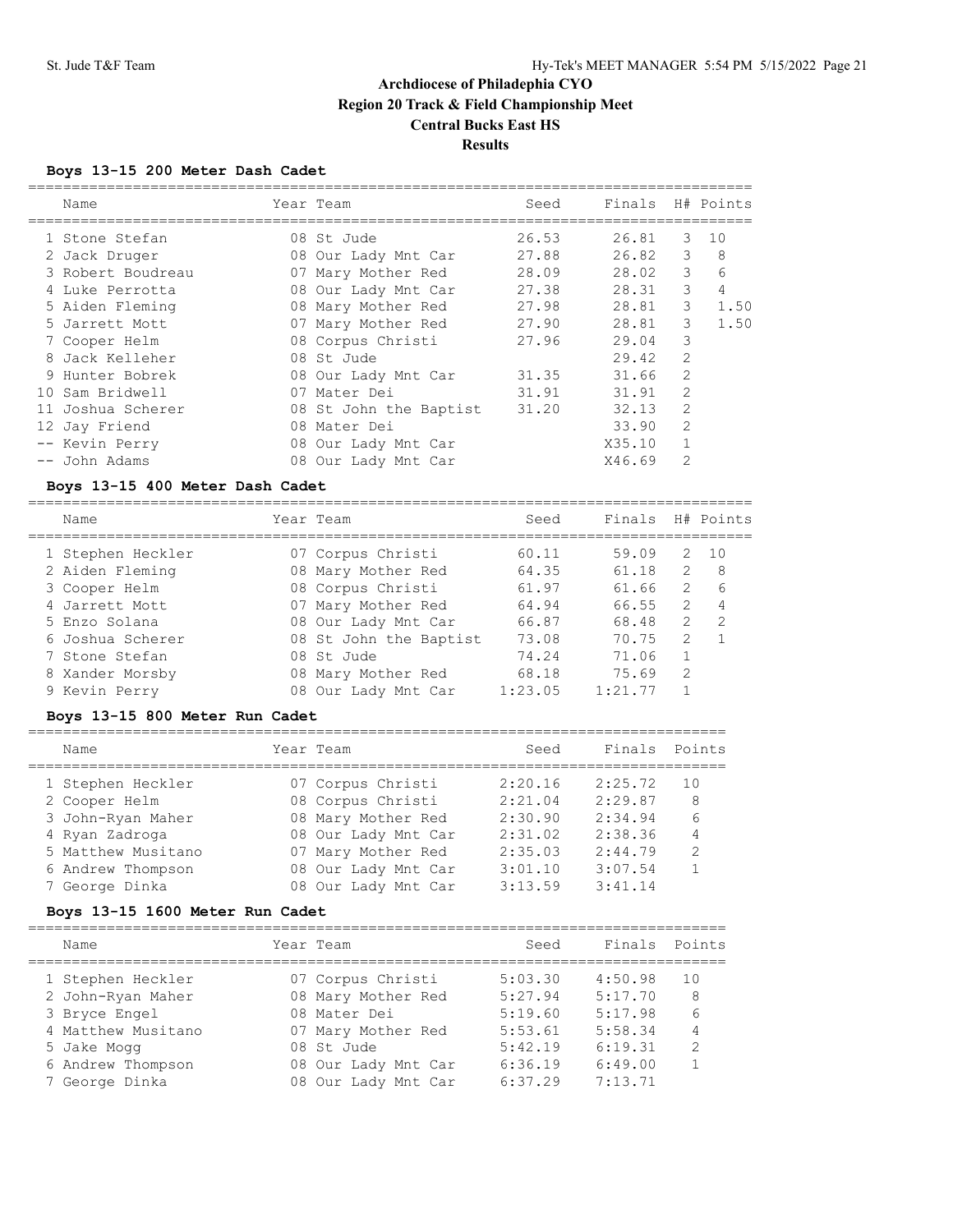# **Archdiocese of Philadephia CYO Region 20 Track & Field Championship Meet**

# **Central Bucks East HS**

## **Results**

**....Boys 13-15 1600 Meter Run Cadet**

8 Spencer Doern 08 Corpus Christi 7:14.01 7:17.06

## **Boys 13-15 4x100 Meter Relay Cadet**

| Team                       | Seed                  | Finals Points |    |
|----------------------------|-----------------------|---------------|----|
| 1 Our Lady of Mount Carmel | 51.83                 | 52.16         | 10 |
| 1) Enzo Solana 08          | 2) Nicholas Caruso 08 |               |    |
| 3) Luke Perrotta 08        | 4) Jack Druger 08     |               |    |
| 2 Mary Mother Redeemer     | 51.81                 | 52.46         | 8  |
| 1) Aiden Fleming 08        | 2) Jarrett Mott 07    |               |    |
| 3) Andrew Bott 08          | 4) Robert Boudreau 07 |               |    |
| 3 Corpus Christi           | 57.61                 | 56.92         | 6  |
| 1) Christopher Green 08    | 2) Noah Makarichev 08 |               |    |
| 3) Ryan Stabinski 08       | 4) Carson Fulmer 08   |               |    |
| 4 Mater Dei                | 59.04                 | 60.15         |    |
| 1) Thomas Mattingly 08     | 2) Holden Sesso 08    |               |    |
| 3) Sam Bridwell 07         | 4) Jay Friend 08      |               |    |

## **Boys 13-15 4x200 Meter Relay Cadet**

| Team                                        | Seed                              | Finals Points |                |
|---------------------------------------------|-----------------------------------|---------------|----------------|
| 1 Our Lady of Mount Carmel                  | 1:56.91<br>2) Nicholas Caruso 08  | 1:55.77       | 10             |
| 1) Daniel Sweeney 07<br>3) Luke Perrotta 08 | 4) Gavin Reichner 07              |               |                |
| 2 Mary Mother Redeemer                      | 1:54.82                           | 2:02.64       | 8              |
| 1) Patrick Flaherty 08                      | 2) Andrew Bott 08                 |               |                |
| 3) Thomas Lemasters 07<br>3 Mater Dei       | Xander Morsby 08<br>4)<br>2:06.04 | 2:07.51       | 6              |
| 1) Thomas Mattingly 08                      | 2) Holden Sesso 08                |               |                |
| 3) Sam Bridwell 07                          | 4) Jay Friend 08                  |               |                |
| 4 Corpus Christi                            |                                   | 2:11.10       | $\overline{4}$ |
| 1) Michael Zima 08                          | 2) Ryan Stabinski 08              |               |                |
| 3) Noah Makarichev 08                       | Spencer Doern 08                  |               |                |

## **Boys 13-15 High Jump Cadet**

|     | Name              | Year Team           | Seed        | Finals       | Points         |
|-----|-------------------|---------------------|-------------|--------------|----------------|
|     | 1 Stephen Heckler | 07 Corpus Christi   | $4 - 10.00$ | $5 - 00.00$  | 10             |
|     | 2 Bryce Engel     | 08 Mater Dei        | $5 - 00.00$ | $4 - 10.00$  | 8              |
|     | 3 Robert Boudreau | 07 Mary Mother Red  | $4 - 08.00$ | $4 - 08.00$  | 6              |
|     | 4 Gavin Reichner  | 07 Our Lady Mnt Car | $4 - 04.00$ | $J4 - 06.00$ | 4              |
|     | 5 Sean Brogan     | 07 St Isidore       | $4 - 06.00$ | $J4 - 06.00$ | $\mathfrak{D}$ |
|     | 6 Ryan Zadroga    | 08 Our Lady Mnt Car | $4 - 06.00$ | $J4 - 06.00$ |                |
|     | 7 Jake Mogg       | 08 St. Jude         |             | $J4 - 04.00$ |                |
|     | 7 Noah Makarichev | 08 Corpus Christi   | $4 - 02.00$ | $J4 - 04.00$ |                |
|     | 9 Carson Fulmer   | 08 Corpus Christi   | $4 - 04.00$ | $J4 - 02.00$ |                |
| 1 N | Hunter Bobrek     | 08 Our Lady Mnt Car | $4 - 04.00$ | $J4 - 02.00$ |                |
|     | -- Holden Sesso   | 08 Mater Dei        |             | NΗ           |                |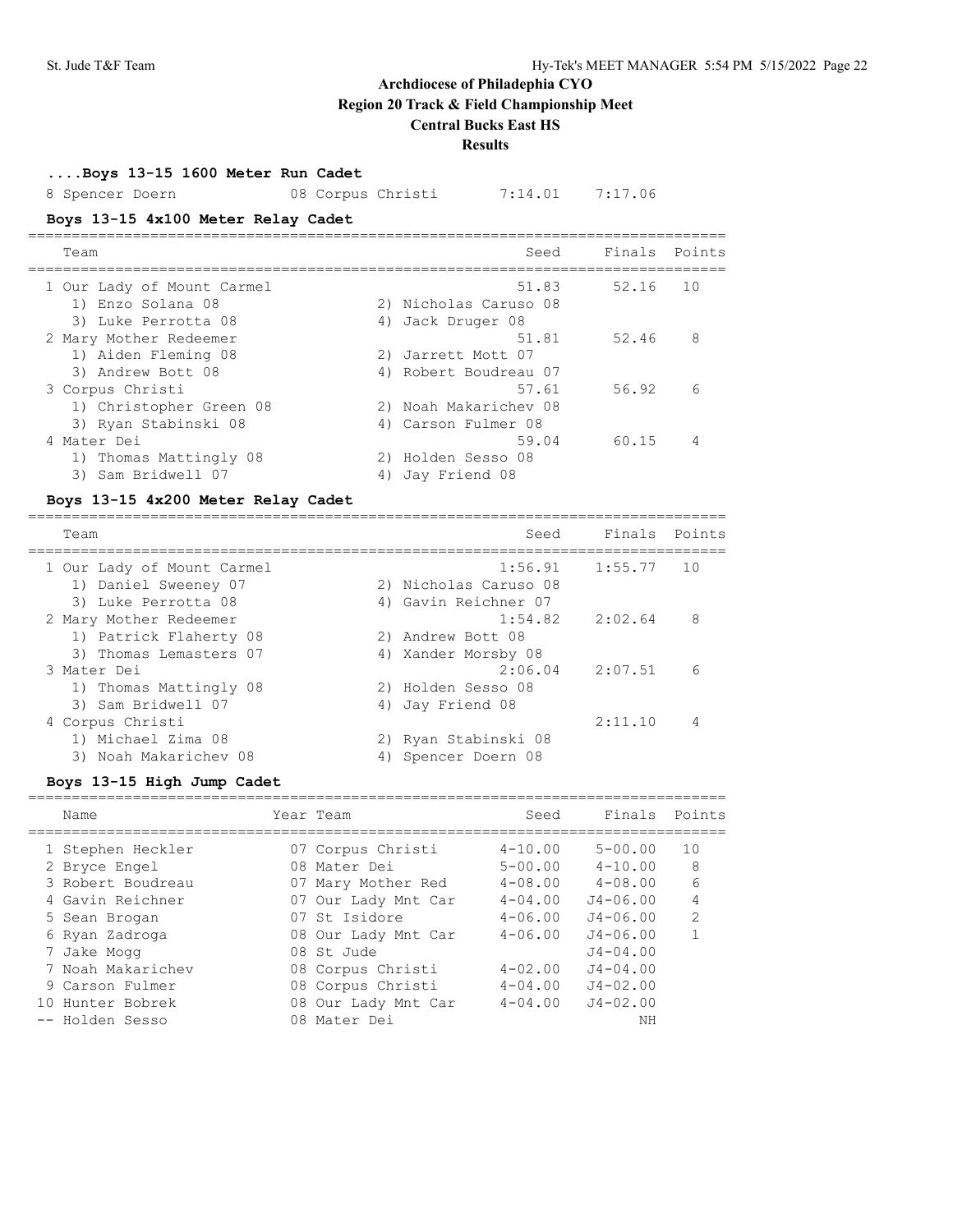## **Boys 13-15 Long Jump Cadet**

| Name               | Year Team           | Seed         | Finals        | Points        |
|--------------------|---------------------|--------------|---------------|---------------|
| 1 Stone Stefan     | 08 St Jude          | $15 - 06.00$ | $15 - 05.00$  | 10            |
| 2 Ryan Zadroga     | 08 Our Lady Mnt Car | $14 - 03.00$ | $14 - 08.00$  | 8             |
| 3 Enzo Solana      | 08 Our Lady Mnt Car | $14 - 07.00$ | $14 - 05.50$  | 5             |
| 3 Patrick Flaherty | 08 Mary Mother Red  | $14 - 01.50$ | $14 - 05.50$  | 5             |
| 5 Cooper Helm      | 08 Corpus Christi   | $14 - 04.00$ | $14 - 01.00$  | $\mathcal{L}$ |
| 6 Daniel Sweeney   | 07 Our Lady Mnt Car | $13 - 03.50$ | $12 - 04.00$  | 1             |
| 7 Spencer Doern    | 08 Corpus Christi   | $10 - 02.00$ | $9 - 11.00$   |               |
| -- Hunter Bobrek   | 08 Our Lady Mnt Car |              | $X11 - 05.50$ |               |
|                    |                     |              |               |               |

## **Boys 13-15 Triple Jump Cadet**

| Name               | Year Team           | Seed         | Finals Points |               |
|--------------------|---------------------|--------------|---------------|---------------|
| 1 Enzo Solana      | 08 Our Lady Mnt Car | $32 - 03.00$ | $32 - 05.00$  | 1 O           |
|                    |                     |              |               |               |
| 2 Ryan Zadroga     | 08 Our Lady Mnt Car | $28 - 03.50$ | $31 - 11.00$  | 8             |
| 3 Gavin Reichner   | 07 Our Lady Mnt Car | $30 - 02.00$ | $31 - 02.50$  | 6             |
| 4 Patrick Flaherty | 08 Mary Mother Red  | $27 - 09.00$ | $30 - 11.00$  | 4             |
| 5 Andrew Bott      | 08 Mary Mother Red  | $26 - 06.00$ | $29 - 05.50$  | $\mathcal{P}$ |

#### **Boys 13-15 Shot Put Cadet**

|  | Name               | Year Team                       | Seed         | Finals       | Points         |
|--|--------------------|---------------------------------|--------------|--------------|----------------|
|  | 1 Robert Boudreau  | 07 Mary Mother Red              | $40 - 07.00$ | $37 - 05.50$ | 10             |
|  | 2 Jack Druger      | 08 Our Lady Mnt Car             | $31 - 07.50$ | $32 - 10.00$ | 8              |
|  | 3 Joshua Scherer   | 08 St John the Baptist 31-07.00 |              | $31 - 02.75$ | 6              |
|  | 4 Nicholas Caruso  | 08 Our Lady Mnt Car             | $30 - 10.00$ | $30 - 06.00$ | 4              |
|  | 5 Gavin Reichner   | 07 Our Lady Mnt Car             | $32 - 04.00$ | $29 - 08.00$ | $\mathfrak{D}$ |
|  | 6 Thomas Mattingly | 08 Mater Dei                    | $24 - 11.00$ | $25 - 09.00$ |                |
|  | 7 Thomas Lemasters | 07 Mary Mother Red              | $27 - 02.50$ | $24 - 04.50$ |                |
|  | 7 Matthew Musitano | Mary Mother Red                 | $24 - 05.00$ | $24 - 04.50$ |                |
|  | 9 Jay Friend       | 08 Mater Dei                    | $23 - 03.00$ | $23 - 05.00$ |                |
|  |                    |                                 |              |              |                |

## **Boys 9-15 4x400 Meter Relay Open**

| Team                       |    | Seed                  | Finals Points |     |
|----------------------------|----|-----------------------|---------------|-----|
| 1 St Jude                  |    |                       | 4:56.11       | 1 O |
| 1) Roman Drabouski 11      |    | 2) Eddie Soteros 09   |               |     |
| 3) Jake Mogg 08            |    | 4) Jack Kelleher 08   |               |     |
| 2 Mary Mother Redeemer     |    |                       | 4:59.81       | 8   |
| 1) Ethan Booth 11          |    | 2) Max Casadei 09     |               |     |
| 3) Alex Lupinacci 09       |    | 4) Matthew Tate 09    |               |     |
| 3 Our Lady of Mount Carmel |    |                       | 5:09.12       | 6   |
| 1) Rhys McCusker 12        |    | 2) Matthew Sweeney 09 |               |     |
| 3) Daniel Sweeney 07       |    | 4) Nicholas Caruso 08 |               |     |
| 4 Corpus Christi           |    | 5:51.30               | 5:28.44       | 4   |
| 1) Liam O'Connell 11       |    | 2) Ryan Ykoruk 09     |               |     |
| 3) Spencer Doern 08        | 4) | Christopher Green 08  |               |     |